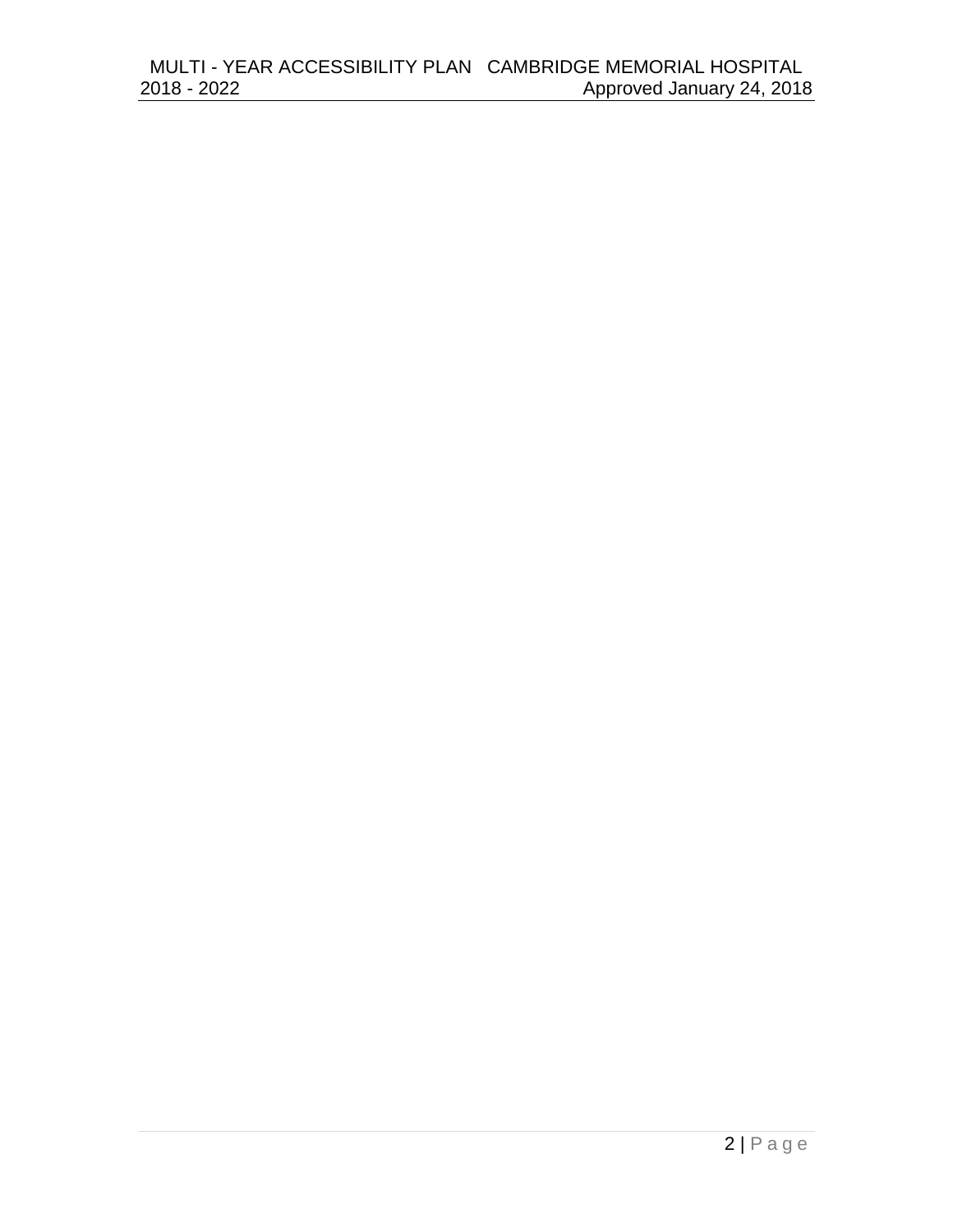### **TABLE OF CONTENTS**

| 1              |                                                                                        |  |  |  |  |  |
|----------------|----------------------------------------------------------------------------------------|--|--|--|--|--|
| $\mathbf{2}$   |                                                                                        |  |  |  |  |  |
| 3              |                                                                                        |  |  |  |  |  |
| 4              |                                                                                        |  |  |  |  |  |
|                | 4.1<br>4.2<br>INVOLVEMENT WITH COMMUNITY RESOURCES TO IMPROVE ACCESSIBILITY  10<br>4.3 |  |  |  |  |  |
| 5              |                                                                                        |  |  |  |  |  |
| 6              |                                                                                        |  |  |  |  |  |
| $\overline{7}$ |                                                                                        |  |  |  |  |  |
|                |                                                                                        |  |  |  |  |  |
| 8              |                                                                                        |  |  |  |  |  |
|                | 8.1<br>8.2                                                                             |  |  |  |  |  |
| 9              |                                                                                        |  |  |  |  |  |
|                | 9.1<br>9.2<br>9.3<br>9.4<br>9.5                                                        |  |  |  |  |  |
|                |                                                                                        |  |  |  |  |  |
| 11             | MULTI-YEAR BARRIER IDENTIFICATION AND REMEDIATION PLAN 2018-2022  21                   |  |  |  |  |  |
|                |                                                                                        |  |  |  |  |  |
|                |                                                                                        |  |  |  |  |  |
|                |                                                                                        |  |  |  |  |  |
|                |                                                                                        |  |  |  |  |  |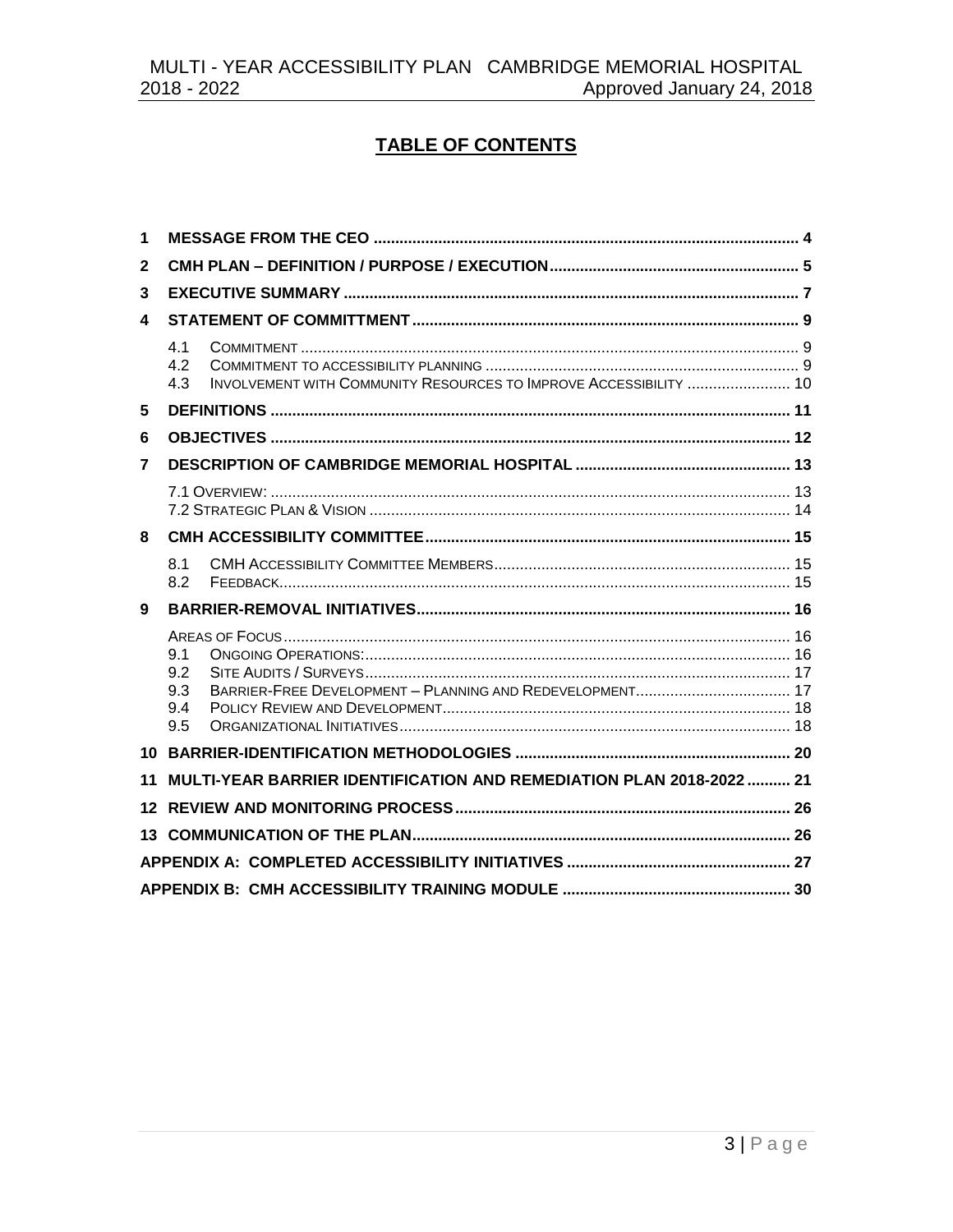# <span id="page-3-0"></span>**1 MESSAGE FROM THE CEO**

Cambridge Memorial Hospital finds itself in the midst of a multi-year Capital Redevelopment Project. This project avails itself of many opportunities in the support and fulfillment of our obligations to ensure the accessibility of our facilities and enhancing the lives of all those that use our services. Over the past five years, we have advanced our successes in creating a more equitable and accessible hospital; some of these initiatives include:

- Development of a new facility-wide signage and wayfinding system
- Development of a new LMS (Learning Management System) AODA E-Learn Module for our staff members
- Continual update and review of our website and accessible content
- **Facility-wide assessment to review the design of our new and soon to be** renovated facilities in accordance to the Integrated Accessibility Standards Regulation 191/11 (IASR)

This Plan builds upon the good work started in our previous multi-year Plan. It has been developed with input from staff, volunteers, and community members and with resources offered from both our municipal and provincial governments. It leverages our current redevelopment project to address the physical barriers that have limited our ability to be fully accessible. The Plan addresses operational barriers associated with attitude, information, technology, communications and systems by building better service delivery, enhancing operations and strengthening our culture. The Plan identifies goals and supporting projects that will significantly transform CMH's accessibility over the next five years.

It is a privilege to provide exceptional acute care services to the people of Cambridge and North Dumfries. Furthermore, it is equally important to ensure that the care we deliver is accessible to all. Removing barriers is a priority for us and promotes our vision of providing exceptional healthcare by exceptional people. As CEO, it is both a pleasure and honor to present this multi-year Plan to you. Please take a moment to review the details of our multi-year Plan and, as always, your continued support, encouragement and feedback is welcomed.

Sincerely, Patrick Gaskin, CEO Cambridge Memorial Hospital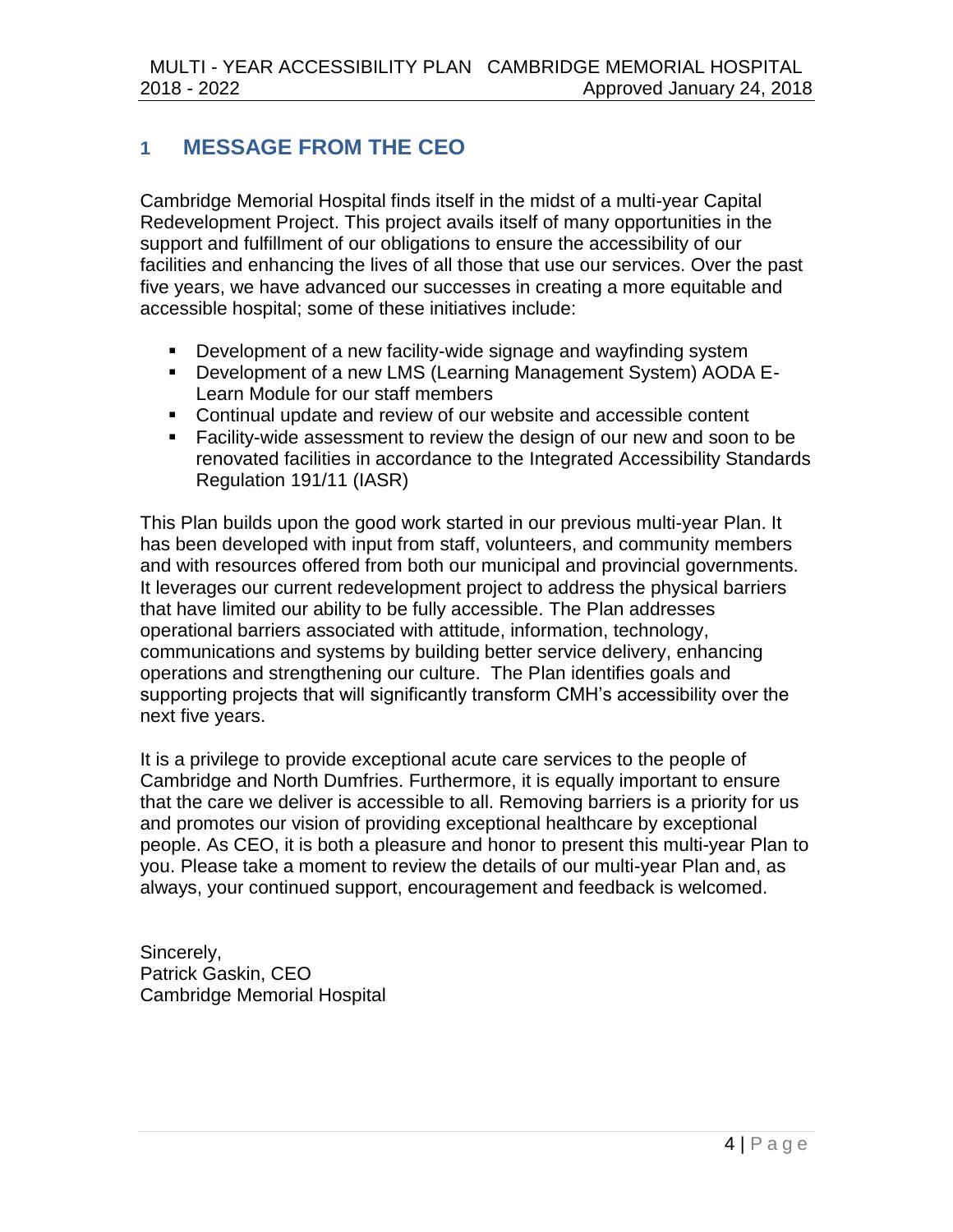# <span id="page-4-0"></span>**2 CMH PLAN – DEFINITION / PURPOSE / EXECUTION**

#### **Definition:**

For organizations like Cambridge Memorial Hospital (CMH) a "plan" may take many forms and address various areas of focus. The organization may develop "clinical management plans", "fire and life safety plans", specific "project plans" or in the case of this plan – an "Accessibility Plan".

In general terms, a plan that directs the operations of an organization is a formal, approved document used to guide the plan's execution and the plan's control. The core intent of the plan is to document planning assumptions and decisions made, facilitate communication among plan stakeholders and document the approved scope, objectives, schedule and costs associated with the plan. The plan developed may be a summary plan or very detailed.

CMH's Accessibility Plan is a summary plan that overviews the works to be undertaken in the next five years from January 1, 2018 to December 31, 2022.

A developed plan will include a statement of how and when a plan's objectives are to be achieved. The plan should indicate the major deliverables, milestones, activities and resources required to ensure the success of the plan's implementation. The plan should be the result of significant input from staff and key stakeholders, including community engagement where warranted. The plan should be agreed and approved by at least the team, committee and its key stakeholders that have developed it. In many cases, organizational plans will require the endorsement of senior management and/or the organization's Board. CMH's Accessibility Plan has been reviewed and endorsed by both its senior management (Director's Council) and its governing body (the Board).

### **Purpose:**

The objective of a plan is to define the approach to be used by the committee and organization as a whole to deliver the intended plan's scope, objectives and mandate.

The plan should answers basic questions about the plan's intent, including:

- $\triangleright$  Why? What is the problem, focus or mandate that is being addressed by the developed plan? Why is it being sponsored by the organization?
- $\triangleright$  What? What is the work that will be performed related to the plan? What are the main initiatives and deliverables to be achieved?
- $\triangleright$  Who? Who will be involved and what will be their responsibilities within the plan? How will they be organized?
- $\triangleright$  When? What is the timeline associated with the plan? Is it short-lived or intended to be implemented continuously over many years? When will deliverables or plan milestones be complete?

To be a comprehensive plan, the plan must describe the intended execution, management and control of the plan's mandate. The plan is therefore supported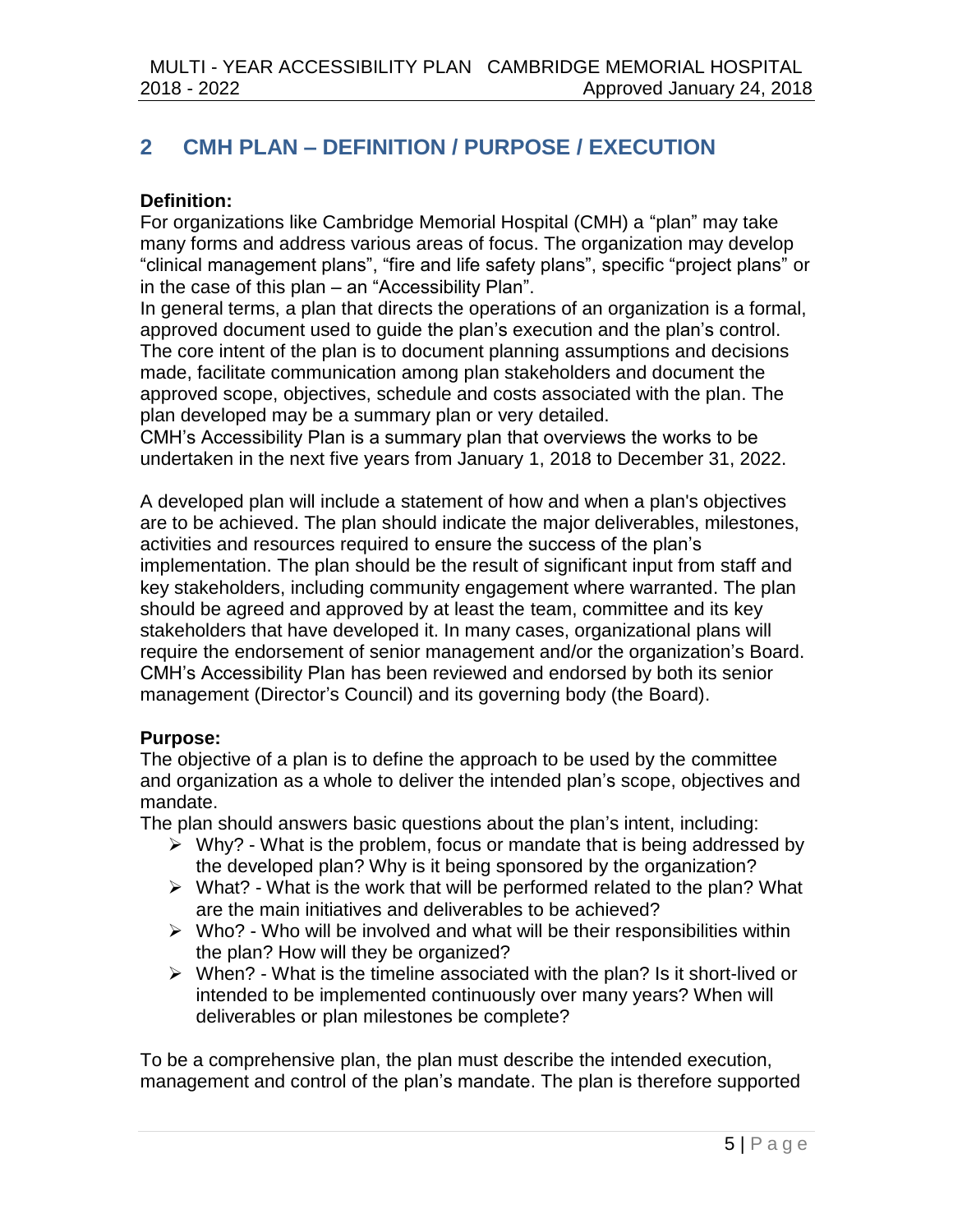by other documents and processes that will be produced; these may include detailed project plans, annual work plans, schedules, communications plans, etc. The plan may cover many areas including some or all of the following aspects:

- Scope management;
- **Requirements management;**
- Schedule management;
- Financial management;
- **Quality management;**
- Resource management;
- Stakeholder management;
- **Communications management;**
- **Change management and**
- Risk management

CMH's Accessibility Plan has identified a series of initiatives to eliminate identified barriers over the next five years. Each of these initiatives will be supported by individual project plans to execute the work.

#### **Execution:**

CMH's definition of a plan is aligned with the Government of Ontario's definition of an Accessibility Plan and Policy. As such CMH's Accessibility Plan reflects the governmental requirements needed to execute the mandate of the multi-year Plan as defined by the Accessibility for Ontarians with Disabilities Act (AODA).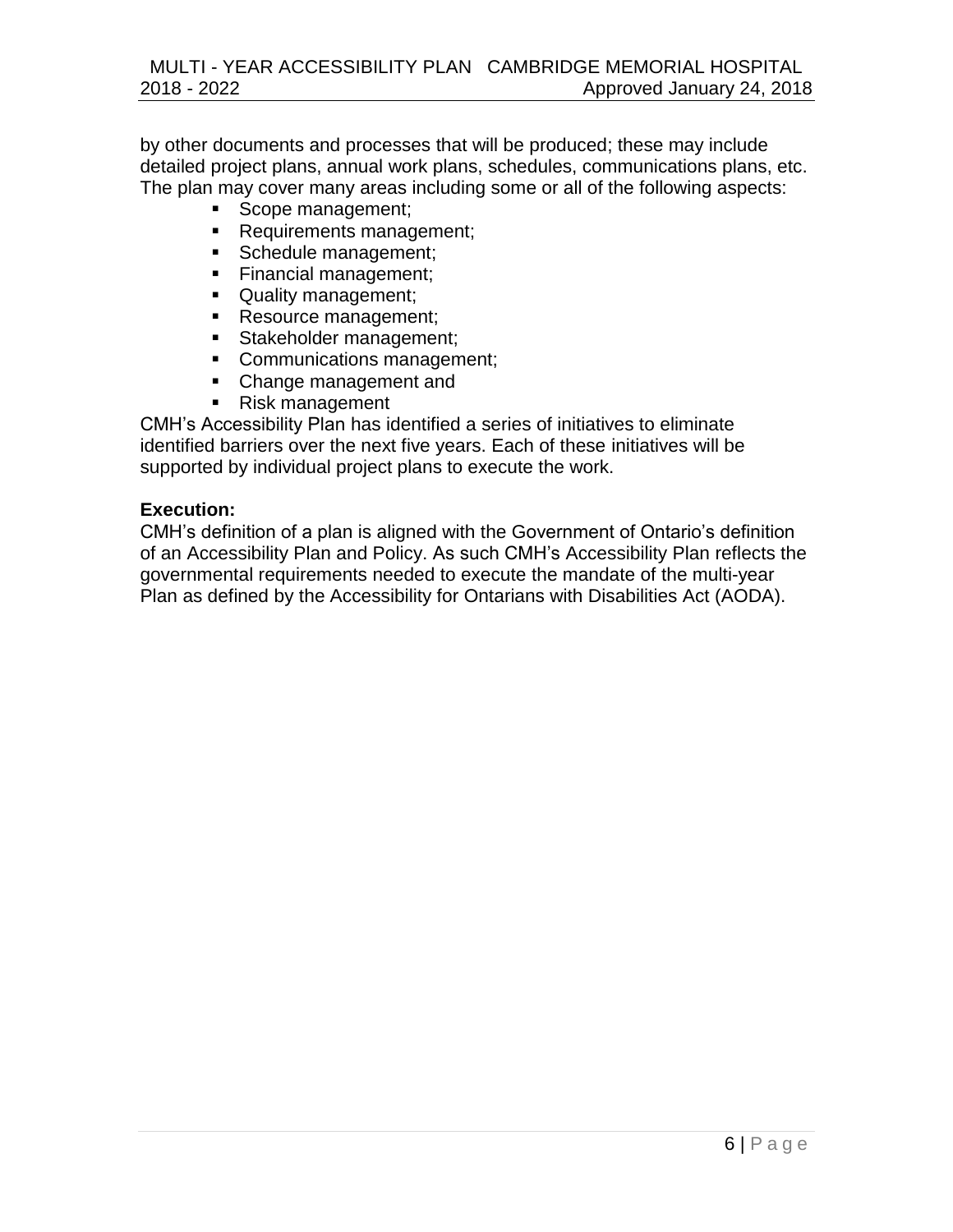# <span id="page-6-0"></span>**3 EXECUTIVE SUMMARY**

Cambridge Memorial Hospital (CMH) continues on the transformative journey towards a vision of *providing exceptional healthcare by exceptional people*. Contributing to this journey is the development of its new multi-year Accessibility Plan. As we embark on the development of the ninth iteration of this Plan, (not all plans have been multi-year plans) we are at a point in time where our organization's accessibility needs to be more inclusive, apparent and integrated in our day to day operations and built environment. We are aptly poised to do so as we continue our work in undertaking the single largest capital infrastructure investment in the organization's history, as well as transforming our delivery of healthcare to our community.

The Ontarians with Disabilities Act (ODA), 2001 was enacted to improve opportunities for people with disabilities and to provide for their full involvement in the identification, removal and prevention of barriers to their full participation in the life of the community. The ODA requires each hospital to prepare both annual and multi-year accessibility plans; to consult with persons with disabilities in the preparation of this plan and to make the plan public. CMH will continue to work with persons with disabilities both within and external to our hospital in the development of plan initiatives. This work will include both the review and implementation of works that will continue to eliminate barriers and achieve our ultimate goal of being fully accessible by 2025.

The Accessibility for Ontarians with Disabilities Act, 2005 (AODA) builds on the ODA by defining standards and measures of enforcement in order to achieve a fully accessible Ontario by 2025.

Hospitals must have complied with the first of four standards, the Customer Service Standard, Regulation 427/07, by January 1, 2010. These requirements were addressed in 2009-2010.

The Integrated Accessibility Standards Regulation (IASR), Ont. Reg. 191/11, combines 3 standards, has been enacted and became law on June 3, 2011. It was amended to include the Design of Public Spaces under Ontario Regulation 413/12 in October 2012. It covers accessibility standards in information and communication, employment, transportation and built environment. There is a phased-in approach to compliance, with deadline dates for each standard being based upon organization type and size, primarily ranging between January 1, 2012 and January 1, 2017.

It must be noted that the implementation of the Integrated Accessibility Standards continues to impact on Cambridge Memorial Hospital's capital and operational budgets and the provision of services, as indeed for all healthcare facilities in Ontario. The Accessibility Committee will continue to identify those initiatives that will continue to address the requirements of the IASR in order to meet the related compliance dates noted within the regulation.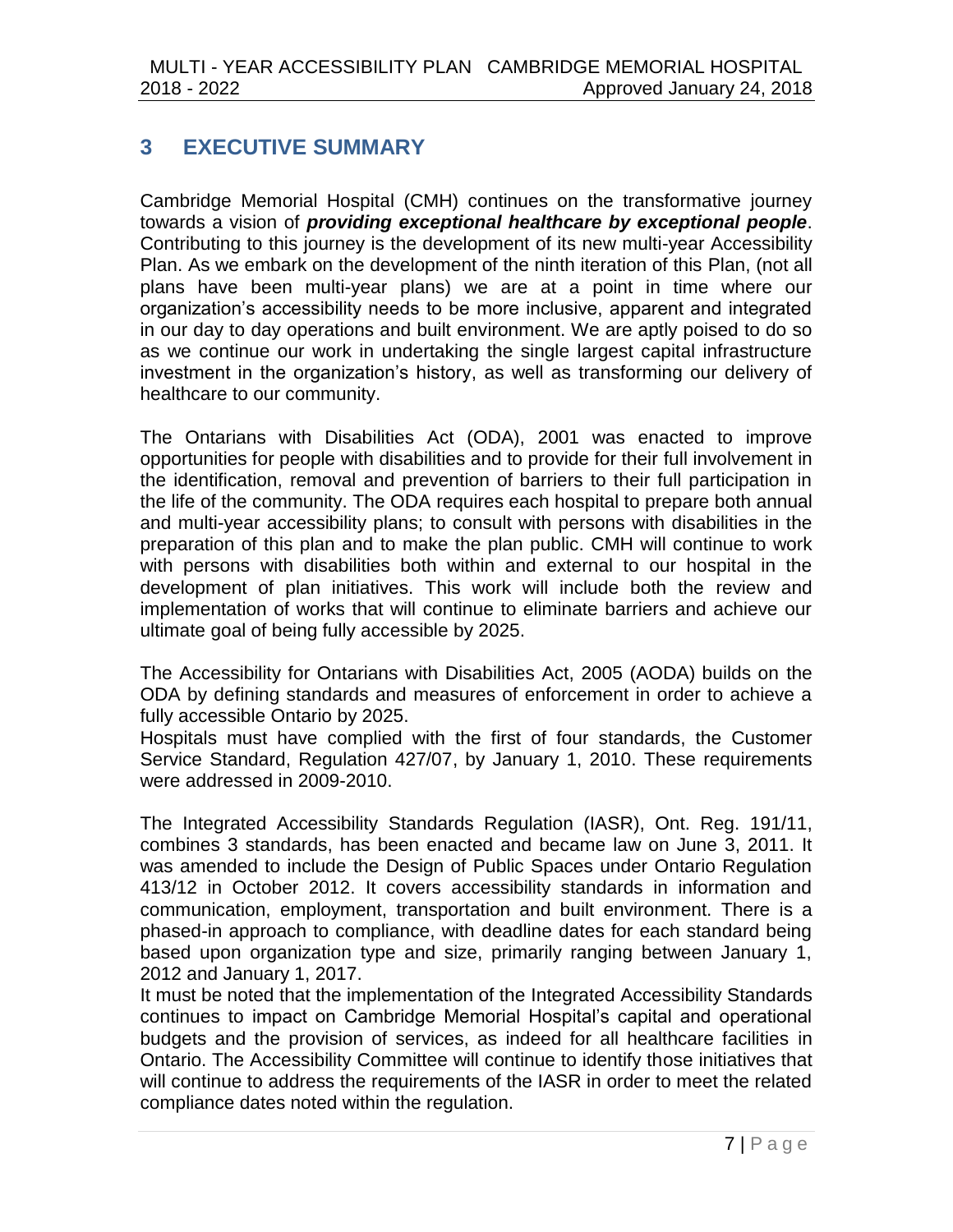This multi-year Plan describes: the measures that CMH has taken in the past and the measures that CMH will take during the next five years to identify, remove and prevent barriers to people with disabilities who live, work in, or use the facilities and services of CMH.

Once again, CMH has committed itself to:

- Continual improvement of access to hospital facilities, policies, programs, practices and services for patients, their family members, staff, and health care practitioners, volunteers and members of the community with disabilities;
- The participation of persons with disabilities in the development and review of its multi-year accessibility Plan; and
- The provision of quality services to all patients and their family members and members of the community with disabilities.

The committee continues to work closely with the Capital Redevelopment Project (CRP) Steering Committee to ensure the new redevelopment project and subsequent renovation projects comply with the latest accessibility regulations.

The CMH Accessibility Committee (CMHAC) has identified and removed a significant number of accessibility barriers since its inception. *(Refer to Appendix A attached).* One of the most significant accomplishments in the past year includes the implementation of a new signage and wayfinding system for the existing facility and the new wing being constructed. The final efforts of this will be realized in the spring of 2018 when the new wing of the hospital opens and will continue with the development of the Phase 3 renovations.

In our multi-year Plan for 2018 – 2022, the CMHAC has identified and is recommending 16 initiatives be undertaken to address various barriers to accessibility. These are identified in more detail in section 11 of the report.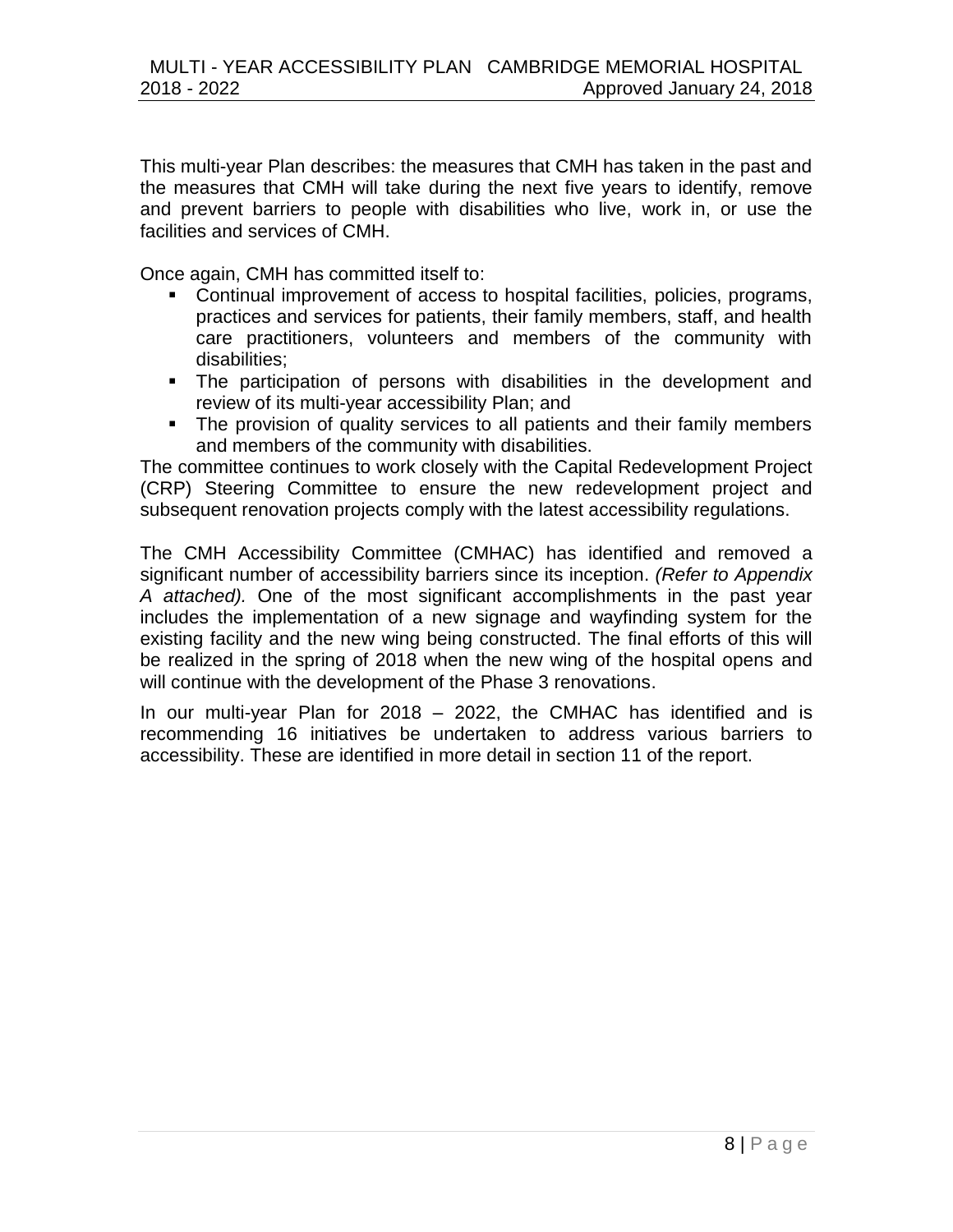# <span id="page-8-0"></span>**4 STATEMENT OF COMMITTMENT**

The purpose of the Ontarians with Disabilities Act (ODA) is to *"improve opportunities for people with disabilities and to provide for their involvement in the identification, removal and prevention of barriers to their full participation in the life of the province".*

The purpose of the Accessibility for Ontarians with Disabilities Act (AODA) is *"accessibility for all by 2025"* through the development of standards and enforcement mechanisms*.* To fulfill this purpose, Cambridge Memorial Hospital has created an Accessibility Plan to improve accessibility for people living with disability in a consistent manner throughout our organization and to ensure compliance with the legislation.

#### <span id="page-8-1"></span>*4.1 Commitment*

CMH's vision *to provide exceptional healthcare* is for everyone, including those with disabilities. CMH is committed to treating people with disabilities in a caring and respectful manner that allows people to maintain dignity and independence. CMH is committed to meeting the needs of people with disabilities in a timely manner, and in a way that honours their dignity and independence. CMH actively identifies, removes and prevents barriers to accessibility and meets accessibility requirements under the Accessibility for Ontarians with Disabilities Act and Ontario's accessibility laws.

This Plan describes the measures that CMH has taken in the past and those that CMH will take during the next five year period, to identify and address barriers to people with disabilities who live, work in, or use the hospital, including patients and their family members, staff, health care practitioners, volunteers and members of the community.

### <span id="page-8-2"></span>*4.2 Commitment to accessibility planning*

The CMH Director's Council approved the 2018-2022 Accessibility Plan at its meeting of December 2017. It was subsequently approved by the CMH Board in January of 2018.

Cambridge Memorial Hospital's commitment to accessibility planning ensures:

- The continual improvement of access to facilities, policies, programs, practice and services for patients and their family members, staff, health care practitioners, volunteers and members of the community;
- The participation of people with disabilities in the development and review of its annual Accessibility Plan;
- That hospital by-laws and policies are consistent with the principles of accessibility and comply with regulatory standards;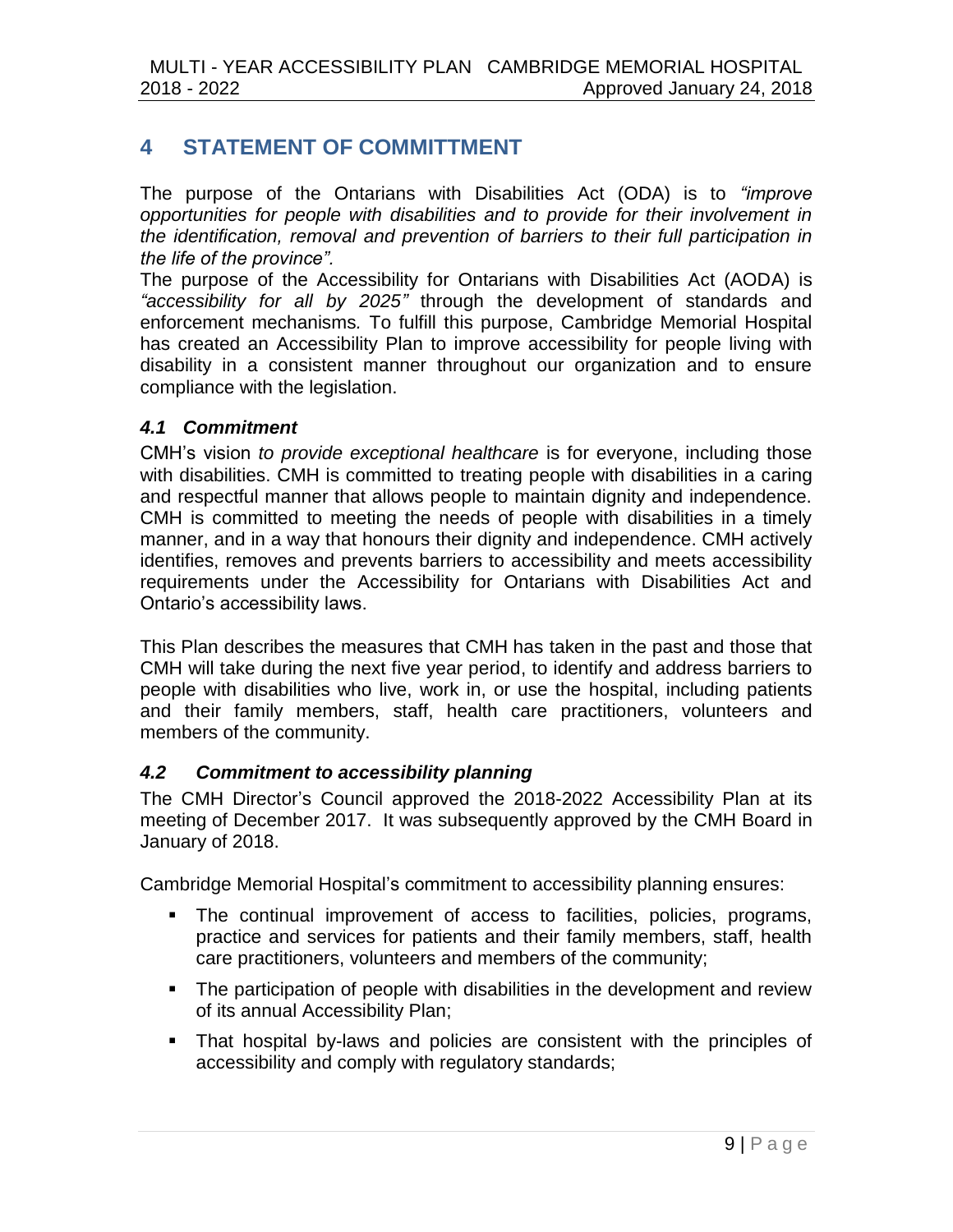- That hospital operations, processes and procedures align with accessibility standards in the delivery of service and;
- **That oversight of our accessibility initiatives is ensured through the** establishment of an Accessibility Committee at the Hospital.

### <span id="page-9-0"></span>*4.3 Involvement with Community Resources to Improve Accessibility*

CMH is committed to working collaboratively with community support programs and groups for persons with disabilities including but not limited to:

- **EXEC** Cambridge Accessibility Advisory Committee
- **Grand River Accessibility Advisory Committee**
- **Independent Living Centre**
- Waterloo Wellington Local Health Integration Network (WWLHIN)
- **Canadian Hearing Society**
- Canadian National Institute for the Blind
- **Employee & Family Assistance Program (Homewood Health Solutions)**
- **E.** Canadian Mental Health Association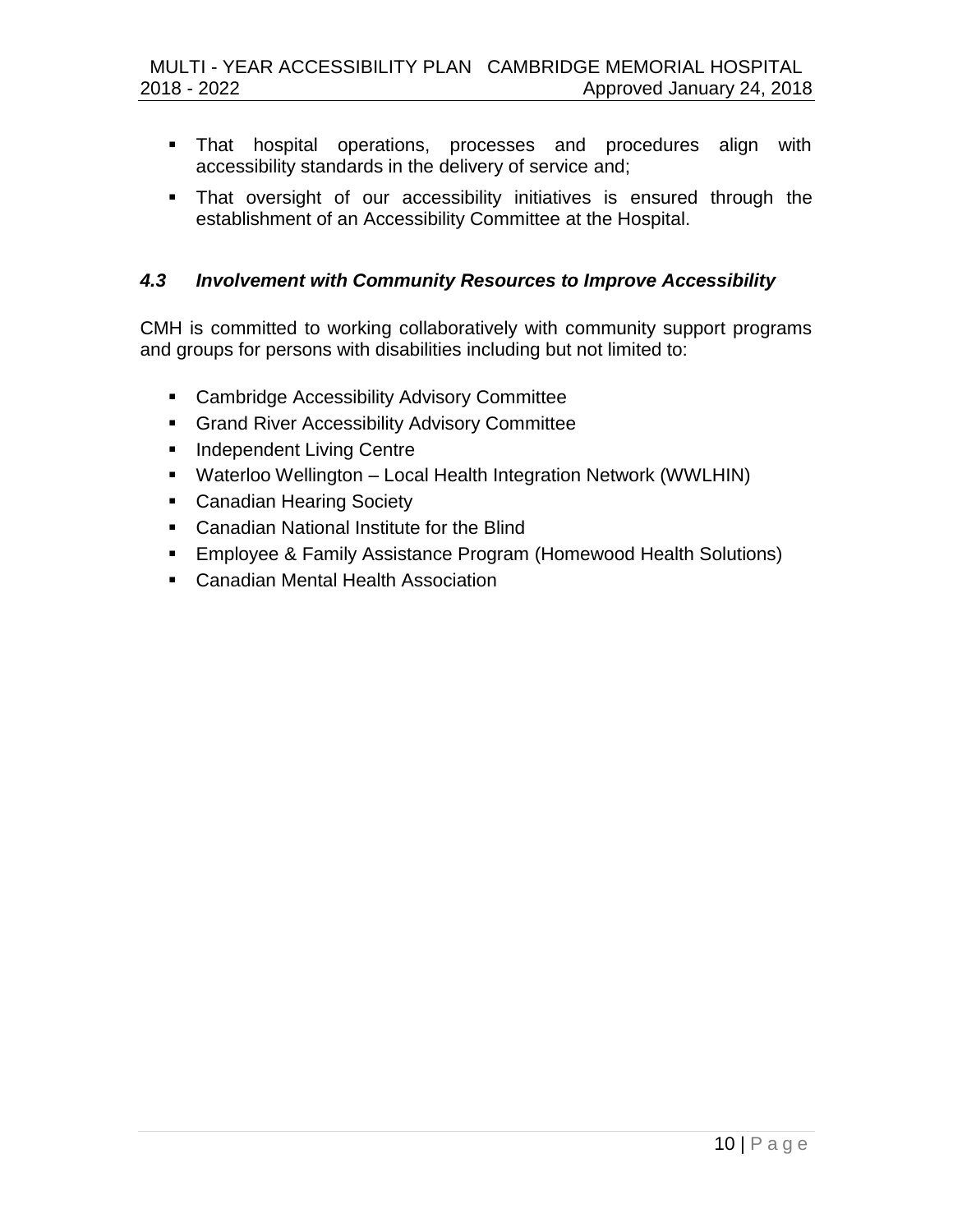# <span id="page-10-0"></span>**5 DEFINITIONS**

Within this Plan, the term:

#### "**Accessibility**" means:

giving people of all abilities opportunities to participate fully in everyday life. It is used to describe how widely a service, product, device, or environment is available to as many people as possible. Accessibility can be seen as the ability to access and benefit from a system, service, product or environment.

#### "**Barrier**" means:

anything that prevents a person with a disability from fully participating in all aspects of society because of his or her disability, including a physical barrier, an architectural barrier, an information or communication barrier, an attitudinal barrier, a technological barrier, a policy or a practice.

#### "**Disability**" means:

- a) Any degree of physical disability, infirmity, malformation or disfigurement that is caused by bodily injury, birth defect or illness and without limiting the generality of the foregoing, includes diabetes mellitus, epilepsy, a brain injury, any degree of paralysis, amputation, lack of physical coordination, blindness or visual impediment, deafness or hearing impediment, muteness or speech impediment, or physical reliance on a guide dog or other animal or on a wheelchair or other remedial appliance of device;
- b) A condition of mental impairment or a developmental disability;
- c) A learning disability, or a dysfunction in one or more of the processes involved in understanding or using symbols or spoken language;
- d) A mental disorder, or;
- e) An injury or disability for which benefits were claimed or received under the insurance plan established under the Workplace Safety and Insurance Act, 1997; ("handicap").

"**Plan"** means:

CMH's 5 year multi-year accessibility plan, "the Plan"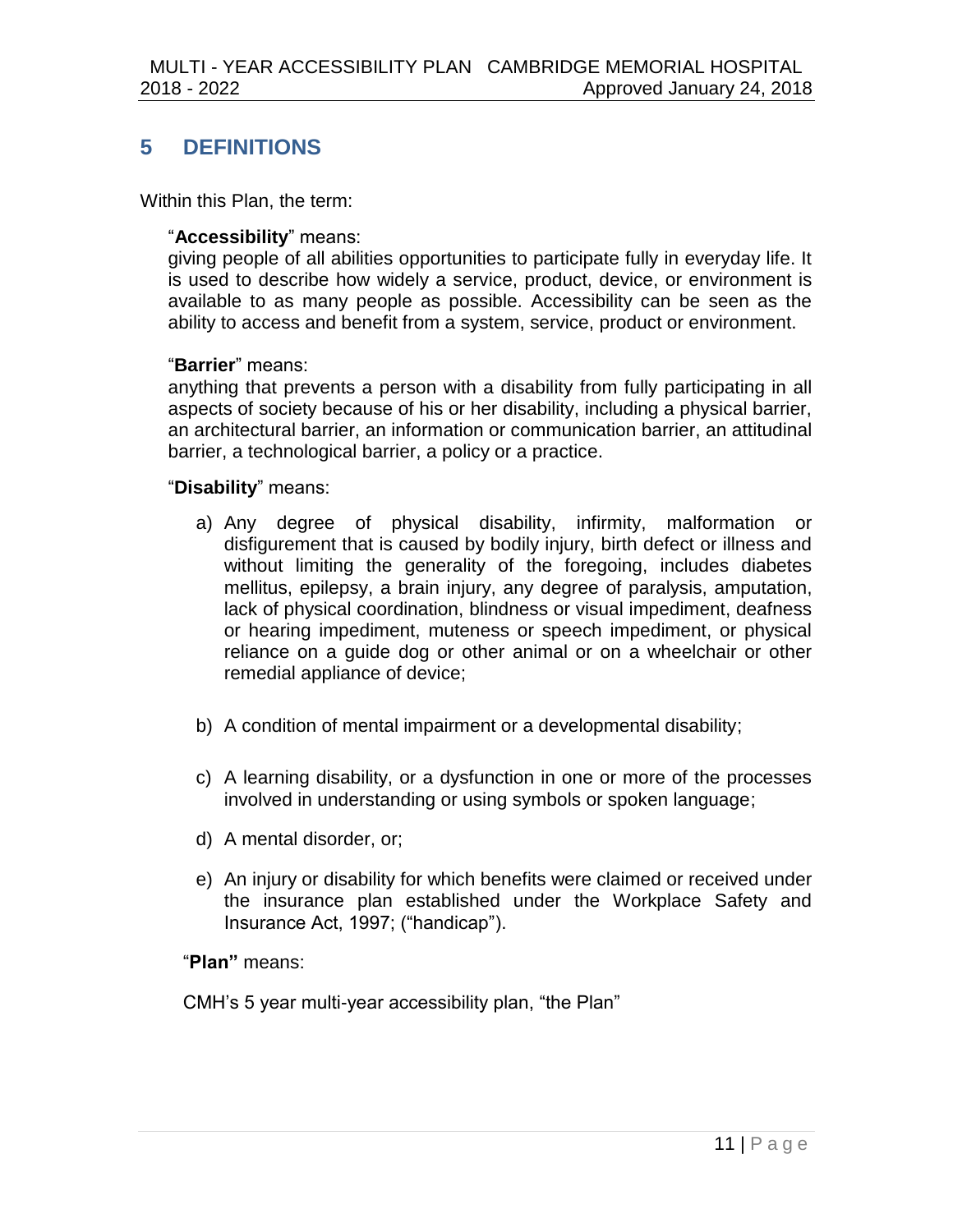# <span id="page-11-0"></span>**6 OBJECTIVES**

This Plan:

- 1) Describes the process by which Cambridge Memorial Hospital will identify, remove and prevent barriers to people with disabilities;
- 2) Reviews efforts at CMH to remove and prevent barriers to people with disabilities over the past years;
- 3) Lists the by-laws, policies, programs, practices and services that CMH will review in the coming years to identify barriers to people with disabilities;
- 4) Describes the measures that CMH will take in the coming years to identify, remove and prevent barriers to people with disabilities;
- 5) Describes how CMH will make this accessibility Plan available to the public.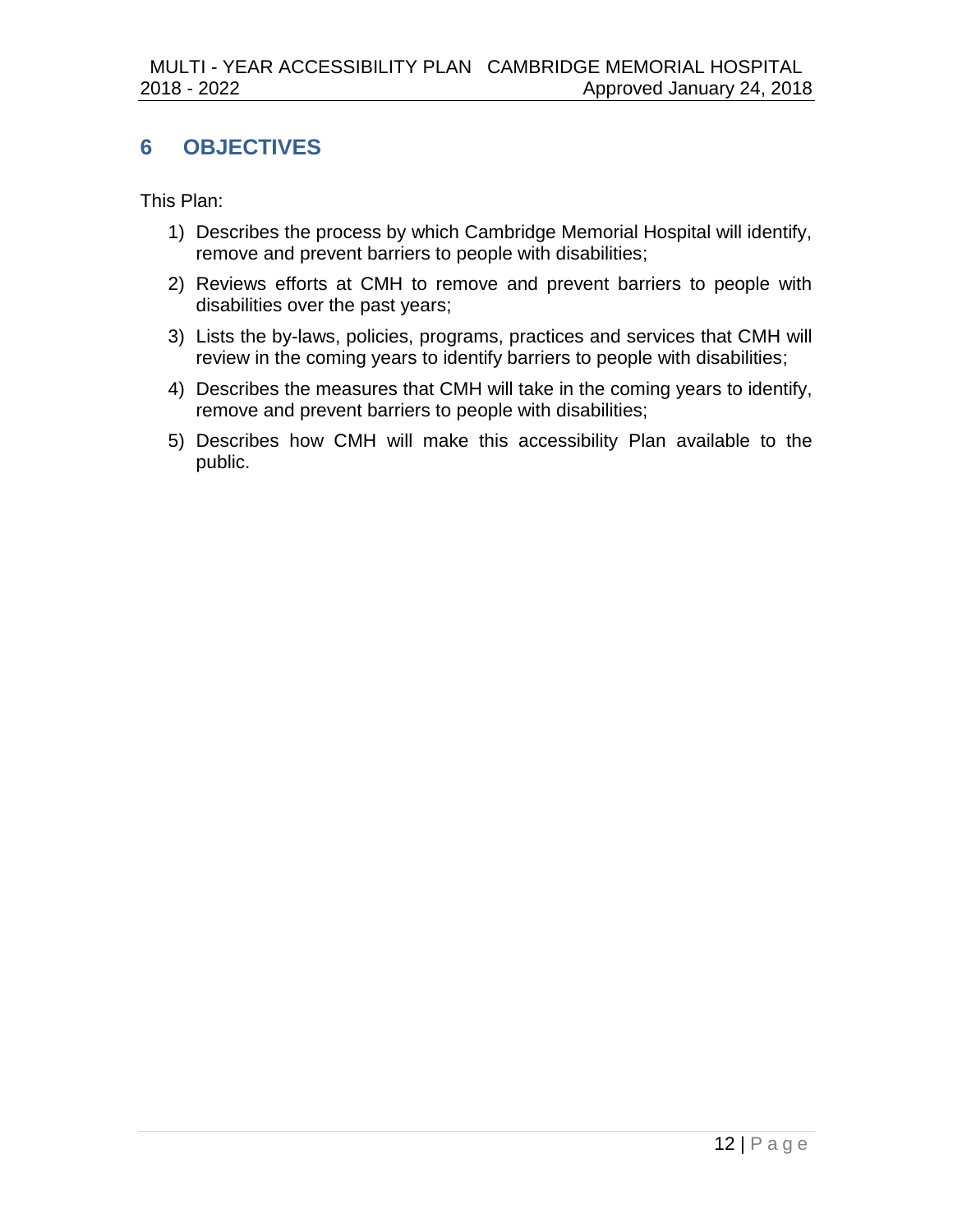# <span id="page-12-0"></span>**7 DESCRIPTION OF CAMBRIDGE MEMORIAL HOSPITAL**

### <span id="page-12-1"></span>*7.1 Overview:*

Cambridge Memorial Hospital (CMH) has a distinguished and valued history. As a cornerstone for acute care services in the Waterloo Region, CMH has been driven by its desire to serve its community with outstanding services and care. CMH has proven that hard work by providers who care, a clear dedication to the patient and a willingness to be innovative can lead to great achievements. CMH is regarded for its high quality care and is a Registered Nurses Association of Ontario) RNAO Best Practice Organization. The hospital is currently undergoing a major Capital Redevelopment Project, which is the largest single investment in health care in Cambridge's history. Slated to be finished in 2020, the project will see the addition of a new state-of-the-art patient care wing (opening spring 2018) and the complete renovations to the existing patient care wing. Once finished, core services will be expanded and specialty services added to better meet the growing health care needs of the community. For more information, visit [www.cmh.org](http://www.cmh.org/) or [https://www.cmh.org/news/transformation-cmh-](https://www.cmh.org/news/transformation-cmh-0) $\overline{0}$  $\overline{0}$  $\overline{0}$ 

Cambridge Memorial Hospital is a large community hospital with more than 1,100 dedicated and skilled health care professionals, technicians and staff providing primarily primary and secondary services to residents of Cambridge, the township of North Dumfries and the Region of Waterloo. CMH has an annual operating budget of approximately \$125 million. With 144 beds and large ambulatory care departments, CMH provides critical care, surgical, medical, rehabilitation medicine, obstetrics and pediatric inpatient and outpatient programs and a schedule 1 mental health unit.

Summary statistics from 2016/17are presented below:

|                | <b>Employees</b>                   | 1,139  |
|----------------|------------------------------------|--------|
| $\blacksquare$ | <b>Medical Staff</b>               | 289    |
|                | Volunteers                         | 462    |
|                | <b>Total Patient Days</b>          | 50,344 |
|                | <b>Inpatient Admissions</b>        | 10,710 |
|                | <b>Emergency Department Visits</b> | 53,907 |
|                | <b>Ambulatory Clinic Visits</b>    | 60,894 |
|                | <b>Newborns</b>                    | 1,512  |
|                |                                    |        |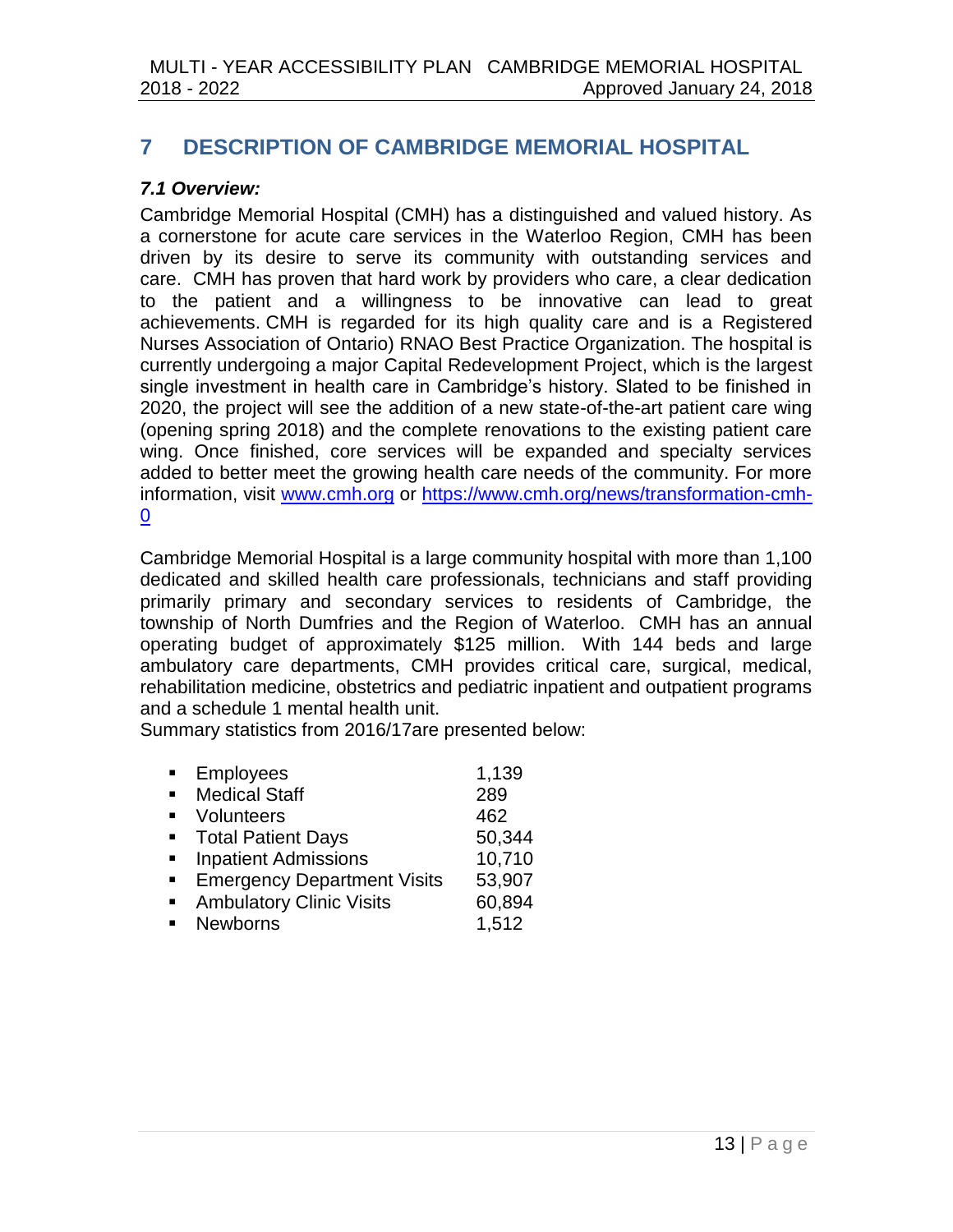#### <span id="page-13-0"></span>*7.2 Strategic Plan & Vision*

CMH's strategic plan is directed by the following Vision, Mission, and Values.

**Vision** to provide exceptional healthcare through exceptional people.

**Mission**

A progressive acute care hospital and teaching facility committed to quality and integrated patient centered care

**Values**

Caring, Respect, Innovation, Collaboration, Accountability.

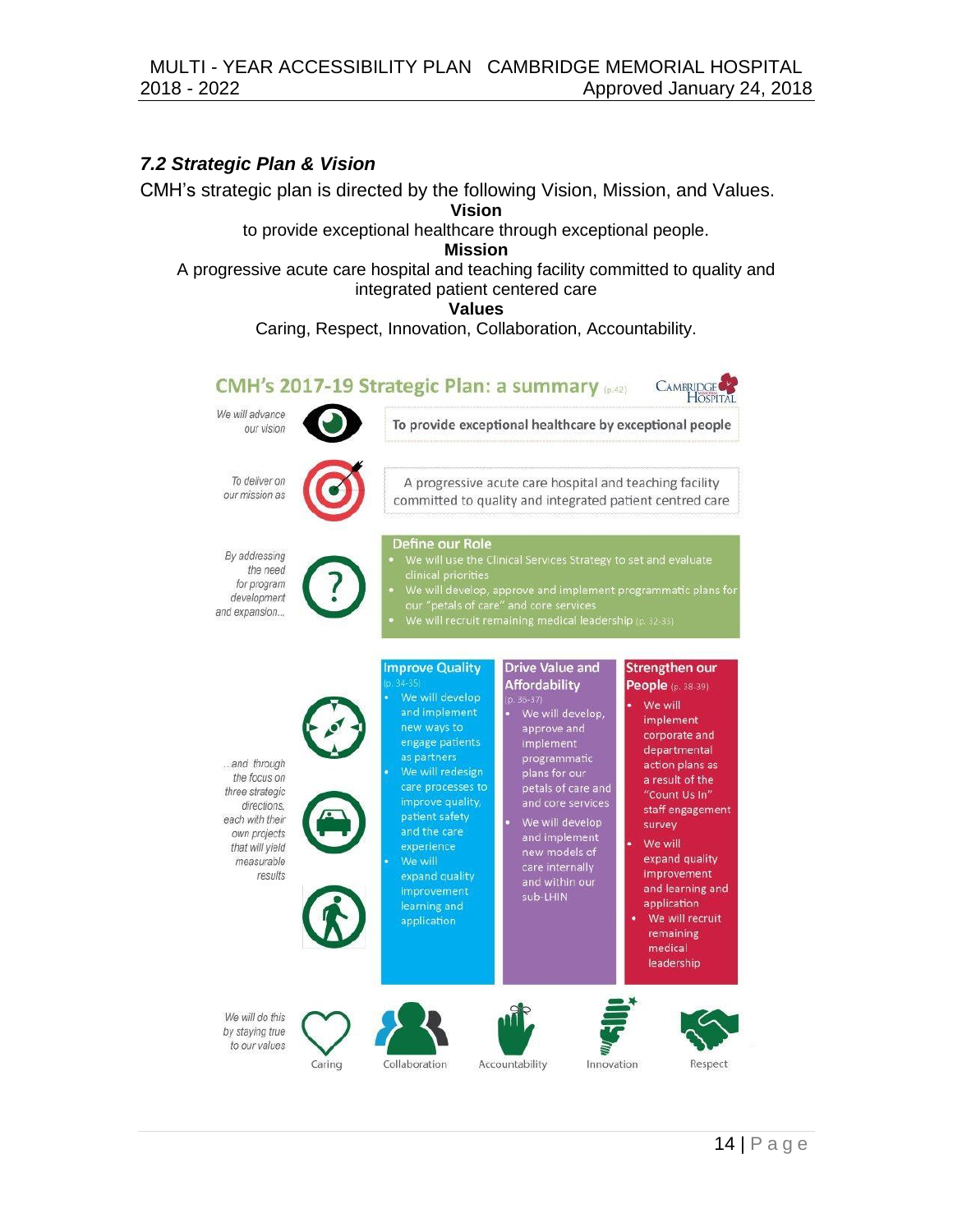## <span id="page-14-0"></span>**8 CMH ACCESSIBILITY COMMITTEE**

The President and CEO of Cambridge Memorial Hospital authorized the establishment of an Accessibility Committee with the purpose to:

"*promote and ensure accessibility for all persons living with a disability while at Cambridge Memorial Hospital (CMH); in accordance with:*

- *a) the Accessibility Plan for Cambridge Memorial Hospital (CMH);*
- *b) the requirements of the Accessibility for Ontarians with Disabilities Act 2005 (AODA), and;*
- *c) any standards arising from the AODA."*

Correspondingly, the CMH Accessibility Committee has developed a terms of reference within which it operates and functions to deliver the accessibility needs of the organization. CMH's Accessibility Committee's (CMHAC) terms of reference were revised and updated in December 2017. A copy of the terms of reference can be provided upon request.

### <span id="page-14-1"></span>*8.1 CMH Accessibility Committee Members*

The following individuals are members of the CMH Accessibility Committee as of December 2017.

| <b>Committee Member</b> | <b>Position</b>                                       |
|-------------------------|-------------------------------------------------------|
| <b>James Hildebrand</b> | Director, Capital Redevelopment                       |
| Don Hall (Chair)        | Manager, Planning and Redevelopment                   |
| Sonya Kochanski         | Occupational Therapist Lead                           |
| <b>Shelly Pavlic</b>    | Patient Experience Lead, Patient Relations            |
| <b>Emily MacDougall</b> | Clinical Educator Facilitator, RN                     |
| Isabella Abraham        | Web Communications Specialist, Information Technology |
| <b>Sandra Hett</b>      | Vice President, Clinical Programs & CNE               |
| Jacqueline Van Arragon  | Clerk, Central Registration                           |
| <b>Jackie Evans</b>     | Senior X-Ray Technologist, Diagnostic Imaging         |
| <b>Sarah CheeChoo</b>   | Recruitment Specialist, Human Resources               |
| <b>Mackenzie Pratt</b>  | <b>Community Representative</b>                       |

### <span id="page-14-2"></span>*8.2 Feedback*

Cambridge Memorial Hospital welcomes the Community's feedback on its Accessibility Plan, our programs, our services and the facilities in which we operate. We would be pleased to receive your feedback, your comments, suggestions and ideas regarding our accessibility services. Please feel free to direct these to us via the contacts identified on our website at: [Cambridge Memorial Hospital](http://www.cmh.org/)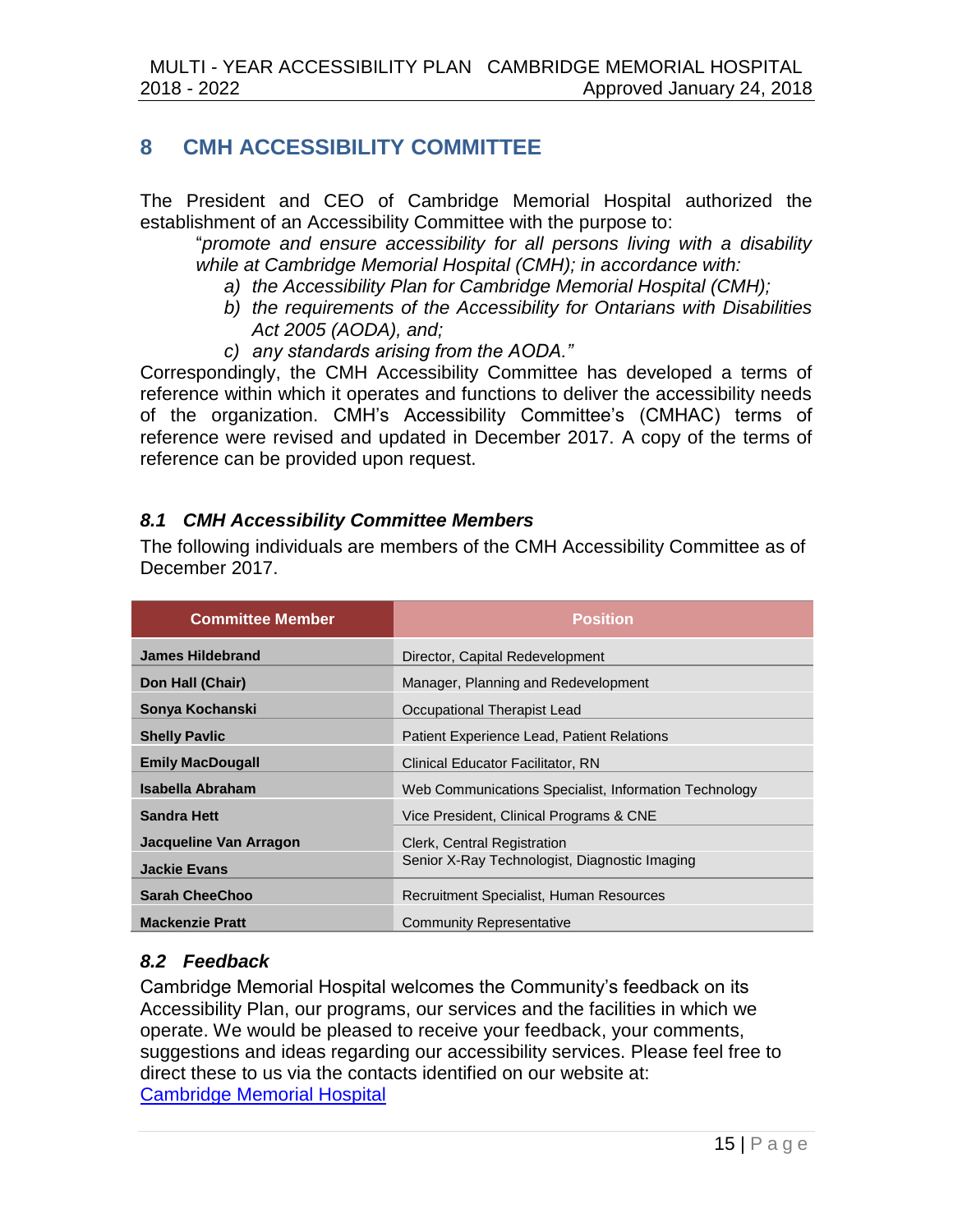# <span id="page-15-0"></span>**9 BARRIER-REMOVAL INITIATIVES**

During the period of our last multi-year Plan (2013-17), there has been a continued development and heightened awareness in the planning and implementation of initiatives at Cambridge Memorial Hospital to identify, remove and prevent barriers for people with disabilities. These initiatives have improved CMH's overall accessibility and continue to increase the awareness of the management team and staff to accessibility related issues. Although much has been done, there is still much to be done to achieve the Province's mandate of accessibility.

A summary of those initiatives that have been undertaken since 2010 is contained within *Appendix A*.

#### <span id="page-15-1"></span>*Areas of Focus*

#### <span id="page-15-2"></span>*9.1 Ongoing Operations:*

Review of grievances, concerns received by Patient Experience - Patient Relations Team and Accessibility Committee Chair. Each year the Patient Experience Lead reviews patient feedback relating to a myriad of accessibility related issues. In addition, issues may be forwarded directly to the Accessibility Committee Chair or members of the Accessibility Committee. In past years, these issues have included, but are not limited to the following:

- **Lack of accurate signage to navigate throughout the hospital;**
- **Curb and step markings requiring repainting;**
- Access to wheelchairs at entrances:
- Access to transfer boards;
- The need for interpreter services:
- Accessibility and use of existing parking lot equipment, to name a few.

As these concerns are brought to light, they have been:

- Forwarded to the appropriate programs and services to be addressed;
- Discussed and resolution determined at the quarterly Accessibility Committee meetings;
- **Included in the annual accessibility committee work plan as major** initiatives, or;
- Have formed part of this multi-year Accessibility Plan for 2018- 2022.

As part of CMH's accessibility initiatives, an "accessibility link" for patients, visitors and staff to communicate accessibility barriers to the Accessibility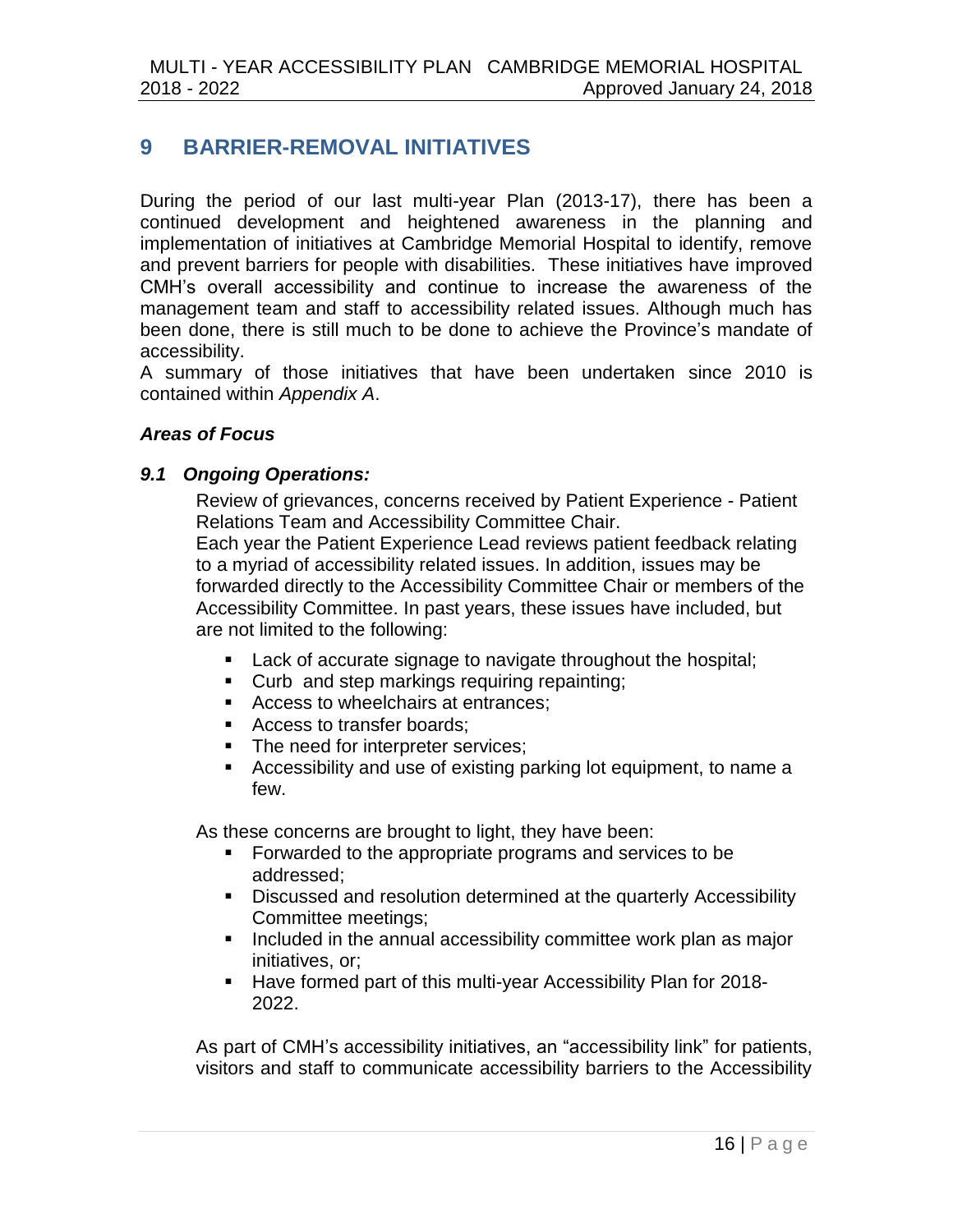Chair and or the Patient Experience Lead is now available on the CMH web page and internal Intranet site.

[Cambridge Memorial Hospital](http://www.cmh.org/) and the CMH intranet [CMHnet Homepage.](http://cmhnet/)

Regardless of the method that these accessibility issues have been brought forward, verbal or in writing, these concerns regarding barriers to accessibility are reviewed by the Accessibility Committee. This feedback is used to generate recommendations for removal of identified barriers, to advance project renovation requests, or to undertake operational initiatives to resolve these specific accessibility issues.

#### <span id="page-16-0"></span>*9.2 Site Audits / Surveys*

CMH appreciates the need for ongoing site audits and surveys, particularly within the climate of evolving legislative acts, regulations, building codes, policies and the like. For this reason, CMH has and will continue to undertake site audits of its facilities and operations in search of improved accessibility.

CMH's most recent site audits / survey initiatives include;

 In July of 2015, CMH requested that their Capital Redevelopment Project (CRP) consultant, Stantec Architecture Ltd., conduct a review of the CRP documents to verify that the documents and planning undertaken was in compliance with the Integrated Accessibility Standards Regulation (IASR 191/11). The review concluded that the documents were fully compliant except for two areas including exterior paths of travel and tactile surface requirements for stairs; these issues have now been incorporated into the building construction that is underway.

Our past site audits/survey initiatives have included;

 A "Barrier Identification Survey completed in 2012, recommendations from which initiatives were prioritized and forwarded to CMH management for implementation.

#### <span id="page-16-1"></span>*9.3 Barrier-Free Development – Planning and Redevelopment*

CMH continues to consider the requirements of persons with disabilities in all architectural aspects of construction of its facilities and site. As we move forward with the current Capital Redevelopment Project, the project has availed us the opportunity to improve those areas of integration with the existing facility and site to address accessibility related issues. As an example, new sidewalks and access to and from the street will be improved and brought up to current built environment standards.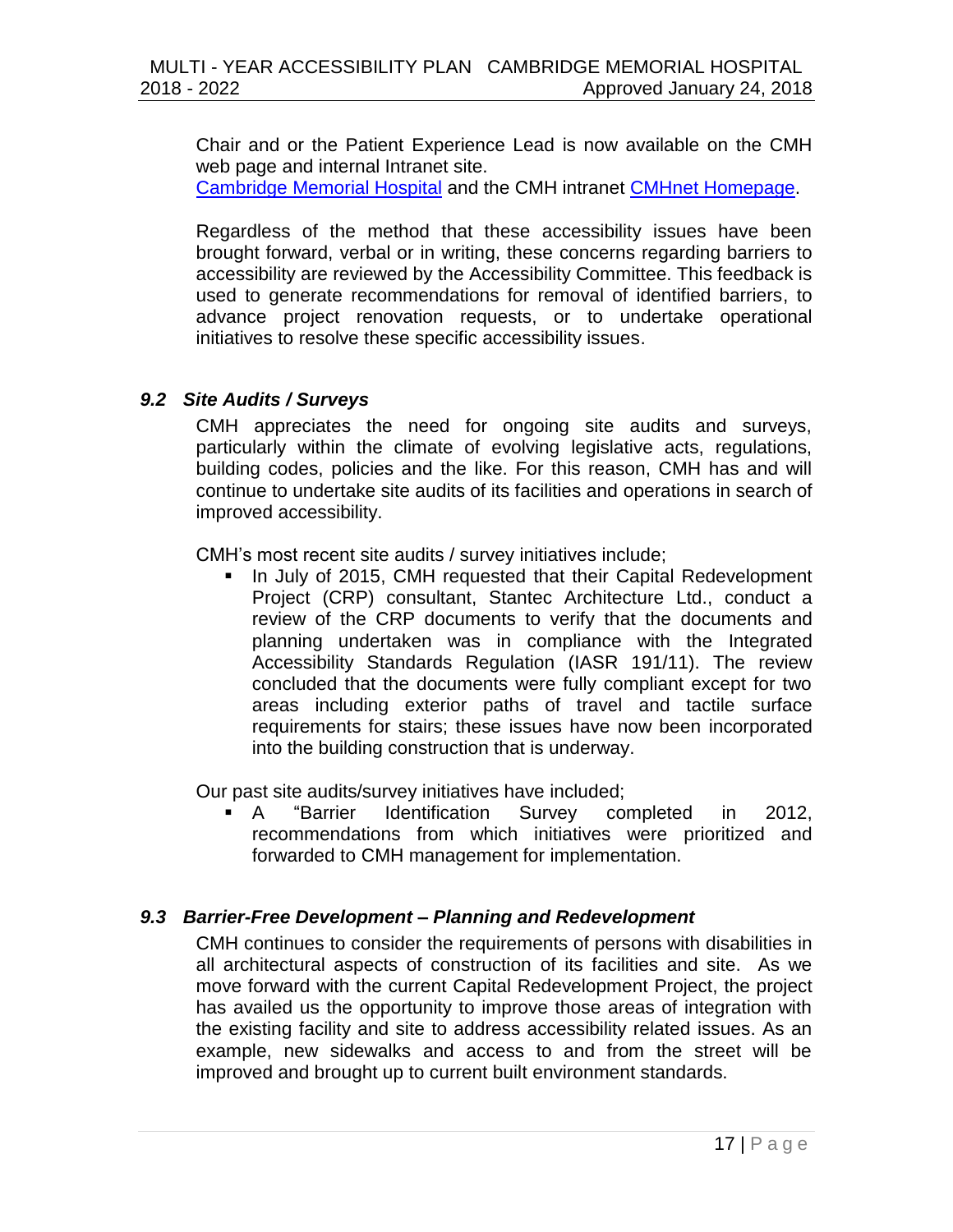Wherever possible, CMH will improve accessibility related issues or remove barriers when undertaking renovation projects. CMH will utilize these projects to augment the work undertaken in these renovation projects to address identified accessibility issues.

CMH will continue to utilize as one of its' key planning lenses, the lense of accessibility to ensure that barrier related concerns are front and center in all of our planning activities being undertaken.

#### <span id="page-17-0"></span>*9.4 Policy Review and Development*

The review of existing and new policies, practices and procedures are ongoing at CMH and will continue throughout the implementation of the 2018-2022 multi-year Plan.

CMH currently has seven (7) separate "corporate accessibility policies" that deal with a variety of accessibility related subjects. These specific policies are reviewed every 3 years in order to incorporate new legislative changes and ensure their applicability and relevance for CMH's ongoing operations. All policies were last updated in June of 2015 and will undergo a review as part of our 2018-22 multi-year Plan in 2018.

In addition to the directly related accessibility policies noted above, it is an objective of CMH's Accessibility Committee's terms of reference to;

*"undertake review of all proposed or updated organizational policies from an accessibility lense / point of view."* 

These reviews are to ensure that the objectives of that particular policy are aligned with our organization's accessibility goals and objectives.

### <span id="page-17-1"></span>*9.5 Organizational Initiatives*

In 2010-2011 CMH initiated its first comprehensive *"new and existing staff, volunteers, physicians and agents Accessibility Training Session"* in accordance with the requirements of the AODA Act, 2005 and Customer Service Regulation 429/07.

In 2017, CMH updated this training and has now developed a Learning Management System (LMS) training module for staff which has been rolled out to both new and returning staff members that have been on leave. (*Refer to Appendix B, attached).*

As part of our launch of the 2018-2022 Accessibility Plan, it is our intent that all staff members undertake a refresher in accessibility training by completing the learning module.

Accessibility education is included in the Hospital Wide Orientation for new staff and volunteers. Accessibility information and accountability is also built into the CMH's Physician's credentialing package.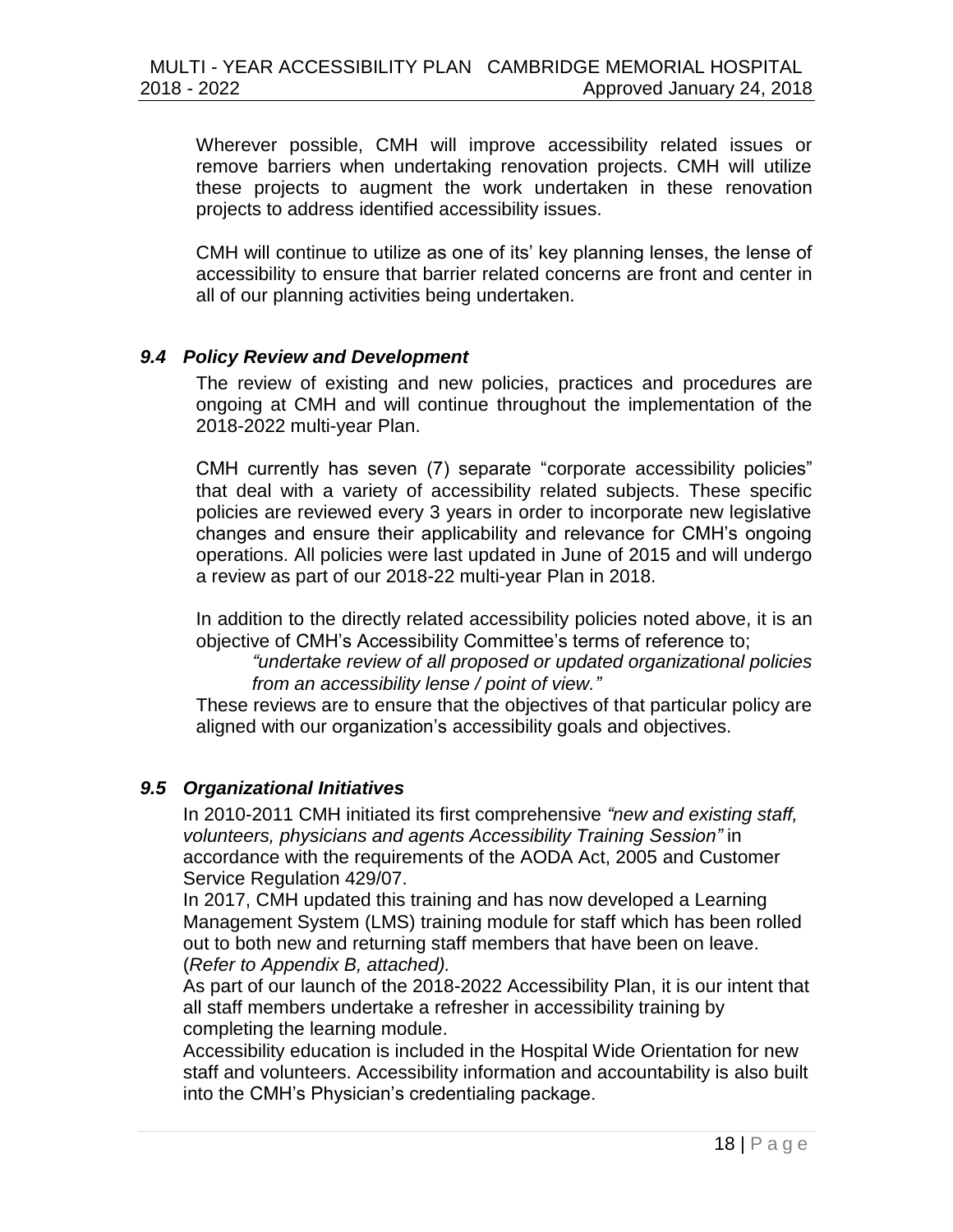#### **Web Content Accessibility Guidelines (WCAG)**

Cambridge Memorial Hospital published their new website in June 2014. Besides providing fresh content and making the site smartphone friendly, the redesign provided an opportunity to offer current accessibility standards aligned with Web Content Accessibility Guidelines (WCAG 2.0 Level A). In 2014, the vendor that produced the website confirmed it passed WCAG 2.0 Level A requirements and that the website also conformed to WCAG 2.0 Level AA, the latter being required for websites in January 1, 2021. CMH also included accessibility formats within the website updates, noted on <https://www.cmh.org/site-accessibility> .

Recently, CMH has purchased software to check and report the accessibility of our published content so that it can correct issues in a timely manner. CMH is currently developing a training plan to educate all the CMH website editors on how to ensure the content they produce is accessible and conforms to current and near-future WCAG standards prior to posting it.

The CMH internal Intranet site and external Internet site include a section on "accessibility services", providing information on education, policies, practices and procedures, resources, annual plan updates, feedback mechanisms and the Accessibility Plan.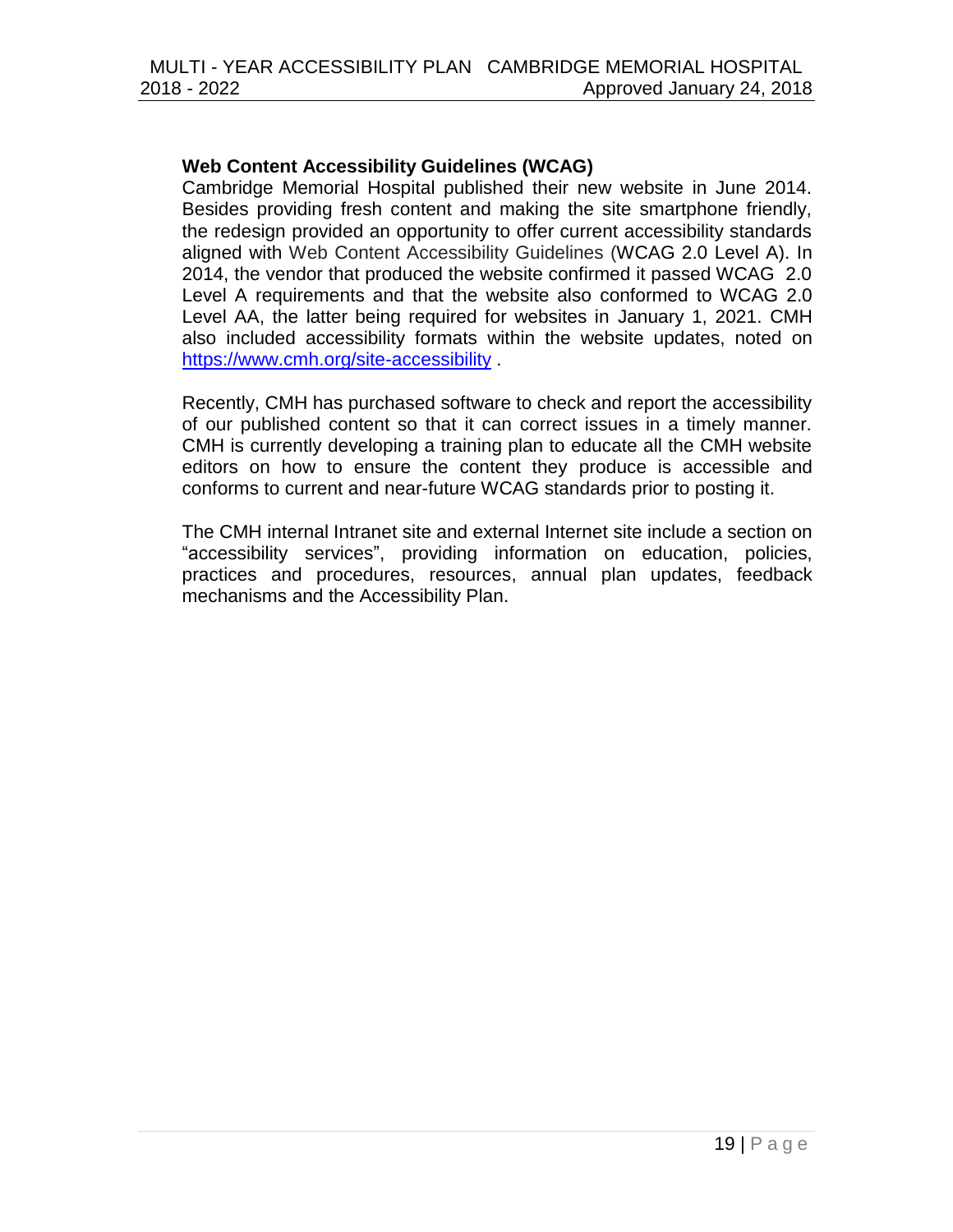# <span id="page-19-0"></span>**10 BARRIER-IDENTIFICATION METHODOLOGIES**

The Accessibility Committee has used the following barrier-identification methodologies in the development of its current Accessibility Plan:

| , ,<br>o<br>Д<br>۱<br>J<br>. . |  |
|--------------------------------|--|
|--------------------------------|--|

| <b>Methodology</b>                                                                            | <b>Description</b>                                                                                                                                                             | <b>Status / Action</b>                                                                                                |
|-----------------------------------------------------------------------------------------------|--------------------------------------------------------------------------------------------------------------------------------------------------------------------------------|-----------------------------------------------------------------------------------------------------------------------|
| <b>Barrier</b><br><b>Identification</b><br>Survey 2012                                        | A hospital wide survey by department to<br>identify barriers to persons with disabilities.                                                                                     | Submitted to Senior<br>Management for approval.<br>Incorporated into barrier<br>remediation initiatives.              |
| <b>Barrier</b><br><b>Identification</b><br>Survey 2014                                        | A hospital wide survey by department to<br>identify barriers to persons with disabilities.                                                                                     | Submitted to Senior<br>Management for approval.<br>Incorporated into barrier<br>remediation initiatives.              |
| <b>Patient Survey</b>                                                                         | <b>NCR Picker Patient Satisfaction Survey</b><br>provides an opportunity for patients to rate<br>their satisfaction with hospital services.                                    | Feedback collated.<br>Incorporated into barrier<br>remediation initiatives.                                           |
| <b>Patient Relations</b><br>and Safety<br><b>Specialist Report</b>                            | Report received by the Accessibility<br>Committee. Feedback incorporated into<br>identified barriers.                                                                          | Feedback collated and<br>included in Accessibility<br>Plan.                                                           |
| <b>Accessibility</b><br><b>Feedback link on</b><br><b>CMH</b> Internet and<br><b>Intranet</b> | Link for the public and staff to raise<br>Accessibility concerns with the Accessibility<br><b>Committee Chair and the Patient Relations</b><br>and Safety Specialist.          | Feedback collated and<br>included in Accessibility<br>Plan.<br>Incorporated into barrier<br>remediation initiatives.  |
| <b>Building Planning</b><br>Audit                                                             | Architectural Consultants engaged to review<br>the proposed Capital Redevelopment Project<br>for compliance to Integrated Accessibility<br>Standards Regulation 191/11 (IASR). | Feedback and identified<br>areas of concern have<br>been rectified and<br>incorporated into building<br>construction. |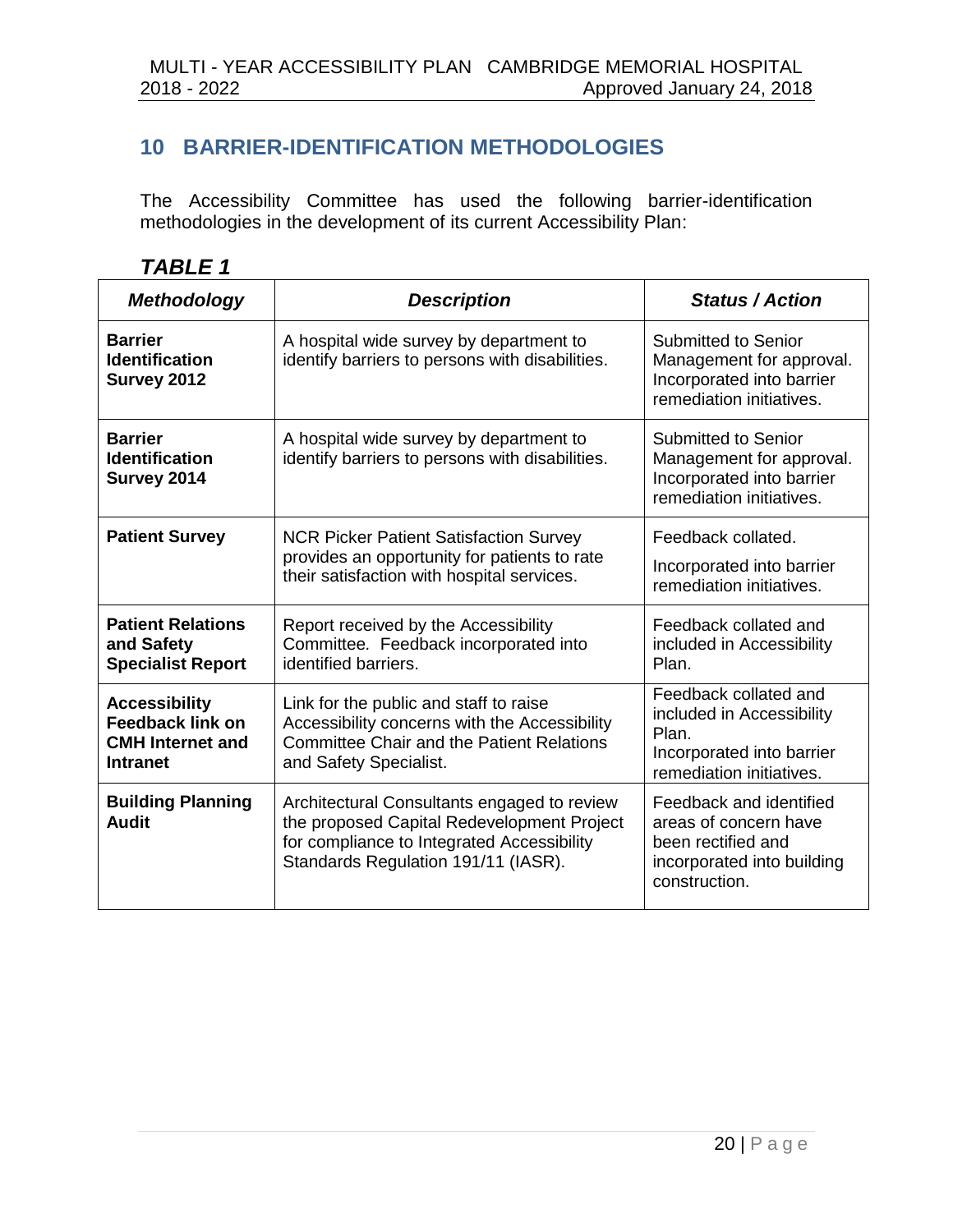### **11 MULTI-YEAR BARRIER IDENTIFICATION AND REMEDIATION PLAN 2018-2022**

Based on the results of the above noted methodologies and ongoing compliance requirements associated with the Integrated Accessibility Regulation 191/11, Customer Service Regulation 429-07, ODA (2001) and AODA (2005) requirements the Accessibility Committee proposes that the following initiatives be undertaken as part of its multi-year accessibility Plan.

<span id="page-20-0"></span>

| Location /  | <b>Barrier</b>                | <b>Solution</b>                                   | <b>Responsibility</b> | <b>Target</b>     |
|-------------|-------------------------------|---------------------------------------------------|-----------------------|-------------------|
| <b>Area</b> |                               |                                                   |                       |                   |
| General     | Information and               | Upon finalization of the 2018-2022 Plan,          |                       |                   |
|             | Communication                 | undertake the following:                          |                       |                   |
|             |                               | Develop an information and<br>$1_{\cdot}$         |                       |                   |
|             |                               | communications campaign to share                  | Corporate             |                   |
|             |                               | CMH's new multi-year Plan, including:             | Communications        | Jan. 2018         |
|             |                               | a. Communications broadcast                       | (Stephan              |                   |
|             |                               | reiterating the need and reason                   | Beckhoff)             |                   |
|             |                               | for CMH Accessibility Plan.                       |                       |                   |
|             |                               | Email broadcast to reference<br>b.                |                       |                   |
|             |                               | Plan, link to Plan on CMH                         |                       |                   |
|             |                               | website.                                          |                       |                   |
|             | <b>Education and Training</b> | As part of the initiation of the new multi-<br>1. |                       |                   |
|             |                               | year Plan, undertake updated CMH                  | Organizational        | Jan. 2018 - March |
|             |                               | Accessibility LMS learning module with            | Development           | 2018              |
|             |                               | staff.                                            | (Linda Rodrigues)     |                   |
|             |                               | Implement a year-long "Accessibility This<br>2.   |                       |                   |
|             |                               | Month" topic at all staff huddles, via email      |                       |                   |
|             |                               | communications (e - Cast) to cover such           | Departmental          |                   |
|             |                               | topics as 24 hr. translation services             | Managers              | March 2018        |
|             |                               | availability, etc.                                |                       |                   |
|             |                               | 3.<br>Develop and undertake a 2018                |                       |                   |

# *TABLE 2* - *REMEDIATION PLAN 2018-2022*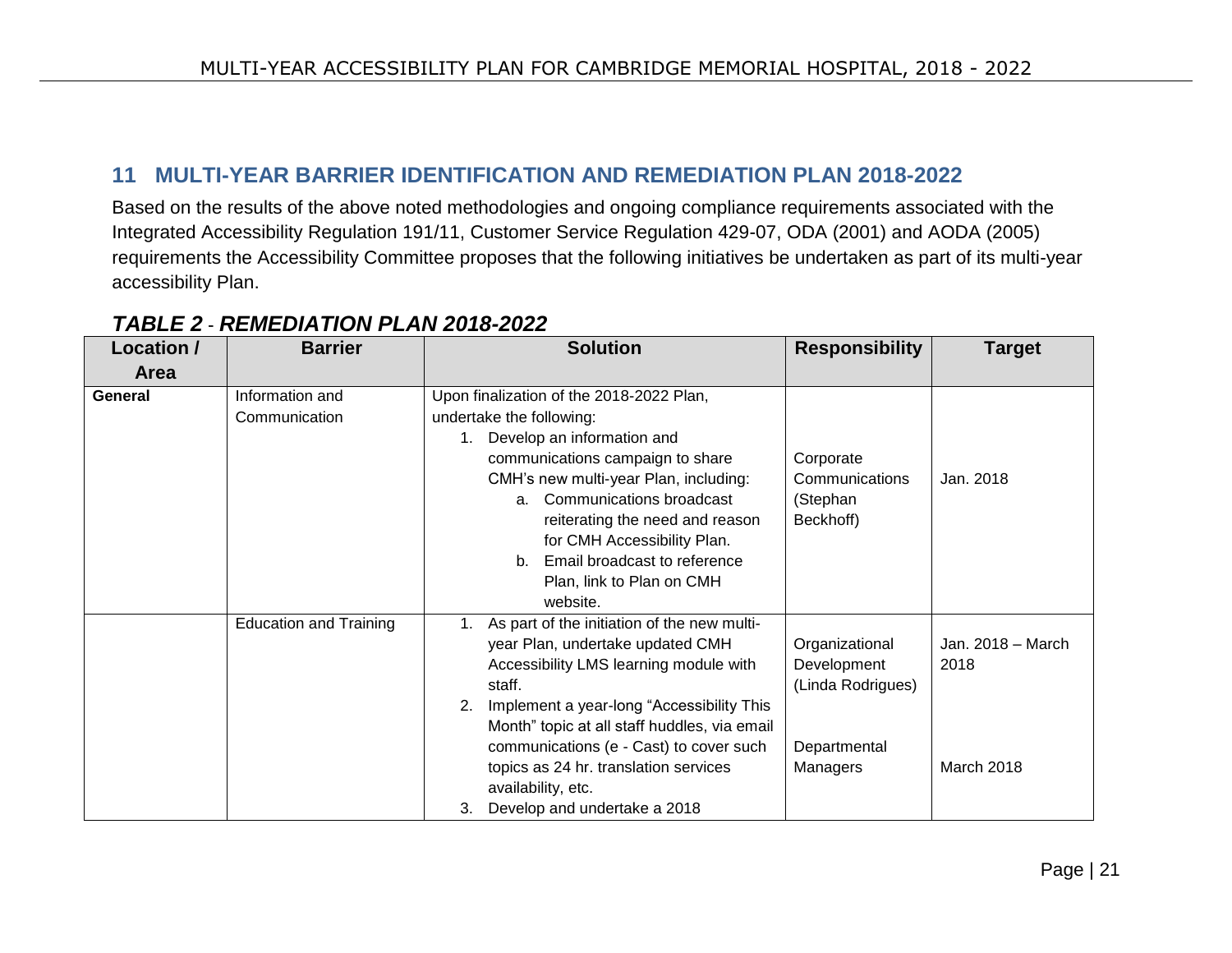| Location /                         | <b>Barrier</b>                                                                                                 | <b>Solution</b>                                                                                                                                                                                                                                                                                                | <b>Responsibility</b>           | <b>Target</b>    |
|------------------------------------|----------------------------------------------------------------------------------------------------------------|----------------------------------------------------------------------------------------------------------------------------------------------------------------------------------------------------------------------------------------------------------------------------------------------------------------|---------------------------------|------------------|
| Area                               |                                                                                                                |                                                                                                                                                                                                                                                                                                                |                                 |                  |
|                                    |                                                                                                                | Accessibility Week - Lunch & Learns w/<br>community agency(s).<br>4. CMHAC terms of reference have been<br>revised to ensure ongoing education of                                                                                                                                                              | <b>CMHAC</b>                    | <b>June 2018</b> |
|                                    |                                                                                                                | committee members in the areas of<br>accessibility in order to ensure alignment,<br>conscientiousness of barriers being<br>identified and initiatives being<br>undertaken.                                                                                                                                     | <b>CMHAC</b>                    | Jan. 2018        |
|                                    | <b>Corporate Accessibility</b>                                                                                 | Review of policies directly related to accessibility                                                                                                                                                                                                                                                           | <b>CMHAC &amp;</b>              |                  |
|                                    | Policies Update                                                                                                | (x7) to ensure compliance with evolving<br>regulations                                                                                                                                                                                                                                                         | Senior<br>Management            | <b>June 2018</b> |
|                                    | <b>Unknown Accessibility</b><br><b>Barriers</b>                                                                | Undertake an accessibility audit as has been<br>undertaken in the past to identify any new or<br>emerging issues; particularly as it relates to<br>interim relocations and construction of Phase 3.                                                                                                            | Accessibility<br>Committee      | 2019             |
| <b>Built</b><br><b>Environment</b> | Physical / Architectural<br><b>Undertake Community</b><br>Review of New Wing A -<br><b>Acute Care Facility</b> | Utilize community members that have previously<br>volunteered their services to form a team to<br>undertake a review of the newly completed Wing<br>A, to assess how well planning initiatives were<br>undertaken and to determine if any additional<br>accessibility related barriers have become<br>evident. | <b>Facilities</b><br>Management | <b>June 2018</b> |
|                                    | Wheelchair Access at<br><b>Ambulatory Care</b><br>Entrance                                                     | There is currently a curb that exists and does not<br>allow patients to travel down the ramp on a<br>protected sidewalk.<br>Planning solution to be developed and considered<br>as part of Phase 3 redevelopment works.                                                                                        | <b>Facilities</b><br>Management | <b>June 2018</b> |
|                                    | Preventative and<br><b>Emergency Maintenance</b><br>of Accessible Elements in<br>Public Spaces.                | CMH to undertake the development of:<br>1. Procedures for preventative and emergency<br>maintenance of the accessible elements in public<br>spaces and;<br>2. Procedures for dealing with temporary<br>disruptions when accessible elements required                                                           | <b>Facilities</b><br>Management | December 2018    |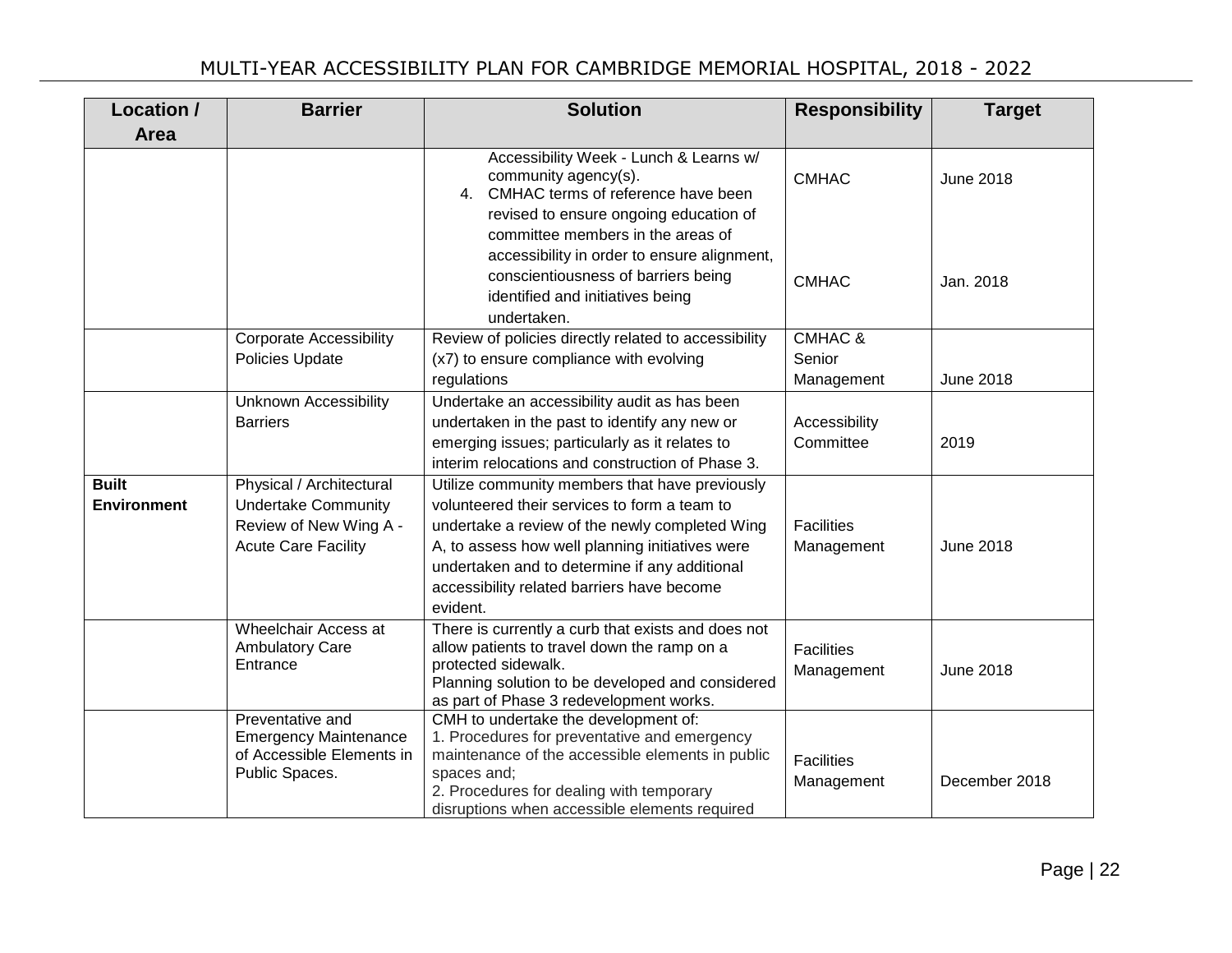| Location /                                        | <b>Barrier</b>                                                                                                                                            | <b>Solution</b>                                                                                                                                                                                                                                                                                                                                                                                                                                                                 | <b>Responsibility</b>                                                      | <b>Target</b>                                              |
|---------------------------------------------------|-----------------------------------------------------------------------------------------------------------------------------------------------------------|---------------------------------------------------------------------------------------------------------------------------------------------------------------------------------------------------------------------------------------------------------------------------------------------------------------------------------------------------------------------------------------------------------------------------------------------------------------------------------|----------------------------------------------------------------------------|------------------------------------------------------------|
| Area                                              |                                                                                                                                                           |                                                                                                                                                                                                                                                                                                                                                                                                                                                                                 |                                                                            |                                                            |
|                                                   |                                                                                                                                                           | under this Part are not in working order. s.80(44)<br>of the IASR.                                                                                                                                                                                                                                                                                                                                                                                                              |                                                                            |                                                            |
| <b>Information &amp;</b><br><b>Communications</b> | Continued Continuity in<br>Accessibility to Web<br>Content, CMH Website                                                                                   | CMH is developing a training plan to educate all<br>the CMH website editors on how to ensure the<br>content they produce is accessible prior to<br>posting to ensure it conforms to current and near-<br>future WCAG standards.                                                                                                                                                                                                                                                 | <b>CMH Clinical</b><br>Team                                                | Ongoing                                                    |
|                                                   | Communications TTY in<br>Emergency                                                                                                                        | CMH - Clinical Team to collaborate with<br>community resources, nurse management to<br>validate effectiveness and provision of TTY<br>service.                                                                                                                                                                                                                                                                                                                                  | $CMH - IMT$<br>&<br><b>Quality Committee</b>                               | Mar. 2018                                                  |
|                                                   | <b>Ensure CMH Website</b><br>Documents are Readable<br>by Individuals with<br><b>Disabilities and Videos</b><br><b>Include Accessibility</b><br>Standards | Develop guidelines to create accessible<br>٠<br>Microsoft office documents;<br>Train CMH website editors;<br>٠<br>Identify other software in use for website;<br>٠<br>(i.e. Adobe InDesign) and provide<br>guidelines;<br>Provide resources or additional software<br>to check full accessibility before posting.                                                                                                                                                               | $CMH - IMT$<br>$\boldsymbol{\alpha}$<br>Public Affairs &<br>Communications | Super Users - June<br>2018<br>Other editors - Dec.<br>2018 |
|                                                   | <b>Ensure CMH Intranet</b><br>Documents are Posted<br>with Full Accessibility<br>and Videos Align with<br><b>Accessibility Standards</b>                  | Identify documents not up to accessibility<br>٠<br>standards;<br>Train CMH intranet editors;<br>$\blacksquare$<br>Post on the Intranet -- guidelines to<br>$\blacksquare$<br>create accessible Microsoft Office<br>documents:<br>Identify other software in use for intranet<br>٠<br>(i.e. Adobe InDesign) and provide<br>guidelines;<br>Provide resources or additional software<br>٠<br>to check full accessibility before posting;<br>Correct the documents and repost.<br>٠ | $CMH - IMT$                                                                | Dec. 2019                                                  |
|                                                   | <b>CMH Best Practice;</b><br>Developing Accessible<br>Documents                                                                                           | Corporate wide planning - education<br>٠<br>Communicate to managers / physicians /<br>٠<br>volunteers;<br>Post on the Intranet -- guidelines to<br>$\blacksquare$                                                                                                                                                                                                                                                                                                               |                                                                            |                                                            |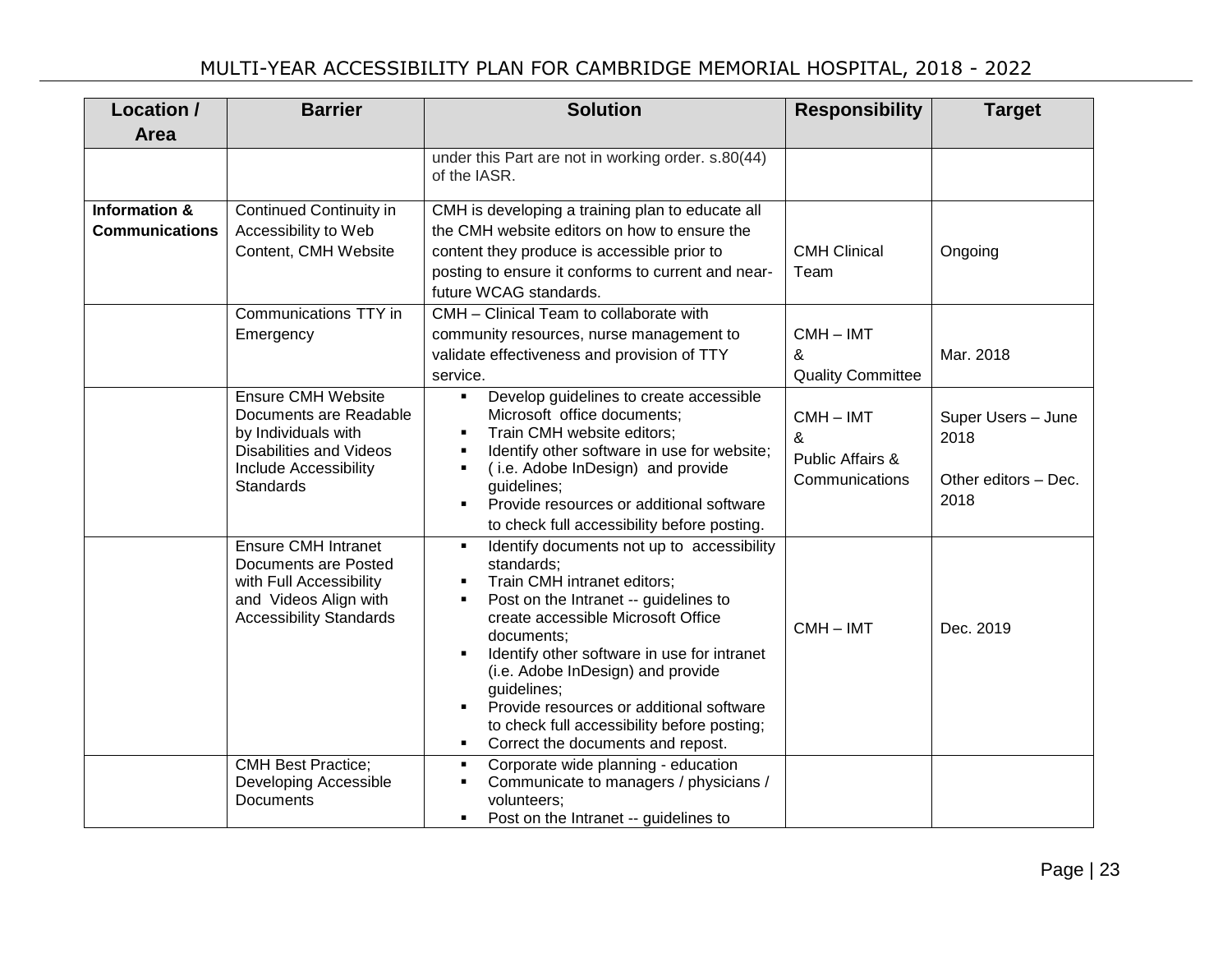| Location / | <b>Barrier</b>                                                                                                                                  | <b>Solution</b>                                                                                                                                                                                                                                                                                                                                                                                                                                           | <b>Responsibility</b>                                  | <b>Target</b>    |
|------------|-------------------------------------------------------------------------------------------------------------------------------------------------|-----------------------------------------------------------------------------------------------------------------------------------------------------------------------------------------------------------------------------------------------------------------------------------------------------------------------------------------------------------------------------------------------------------------------------------------------------------|--------------------------------------------------------|------------------|
| Area       |                                                                                                                                                 |                                                                                                                                                                                                                                                                                                                                                                                                                                                           |                                                        |                  |
|            |                                                                                                                                                 | create accessible Microsoft Office<br>documents:<br>Develop Learning Management System<br>٠<br>(LMS) training modules (HR to support);<br>Investigate and enable accessibility<br>$\blacksquare$<br>check by default in Microsoft software;<br>Identify other software in use to create<br>٠<br>resources/information for patients and<br>make accessible;<br>Provide resources or additional software<br>٠<br>to check full accessibility, if necessary. | $CMH - IMT$<br>&<br>Public Affairs &<br>Communications | Jan. 2021        |
|            | All Internet and Intranet<br>Websites and Web<br><b>Content Must Meet</b><br>WCAG 2.0 Level AA                                                  | Train CMH website and Intranet editors to<br>٠<br>create documents for posting to conform<br>to WCAG 2.0 Level AA;<br>Ensure CMH website and Intranet meet<br>٠<br>the standards for WCAG 2.0 Level AA.                                                                                                                                                                                                                                                   | $CMH - IMT$<br>&<br>Public Affairs &<br>Communications | Jan. 2021        |
|            | Ability to Self- Register at<br>Self-Service Kiosks                                                                                             | Ensure any kiosks have accessibility features.                                                                                                                                                                                                                                                                                                                                                                                                            | CMH-IMT                                                | Jan. 2022        |
|            | <b>Specific Accessibility</b><br>Information on Website                                                                                         | CMH to develop on the website's "Accessibility<br>Services" section detailed information to inform<br>patients of accessibility provisions within the<br>hospital (i.e. voice announcement on elevators,<br>TTY provisions, interpreter services, accessible<br>entrance locations, interpreter services, assistive<br>devices/locations, location of wheelchairs, and<br>others.)                                                                        | $CMH - IMT$<br>&<br><b>Quality Committee</b>           | Sept. 2018       |
|            | Communication with<br>Patients with a Disability<br>Procedures for Patients in<br>the Community with a<br>Disability to Communicate<br>with CMH | Collaborate with community resources to<br>establish an effective means of communication<br>that meet the accessibility needs of our<br>community; whether TTY, or the need to consider<br>other options/services.<br>Preparation of policy and procedures for staff.                                                                                                                                                                                     | Risk Management<br>&<br>CMH - IMT                      | <b>Fall 2018</b> |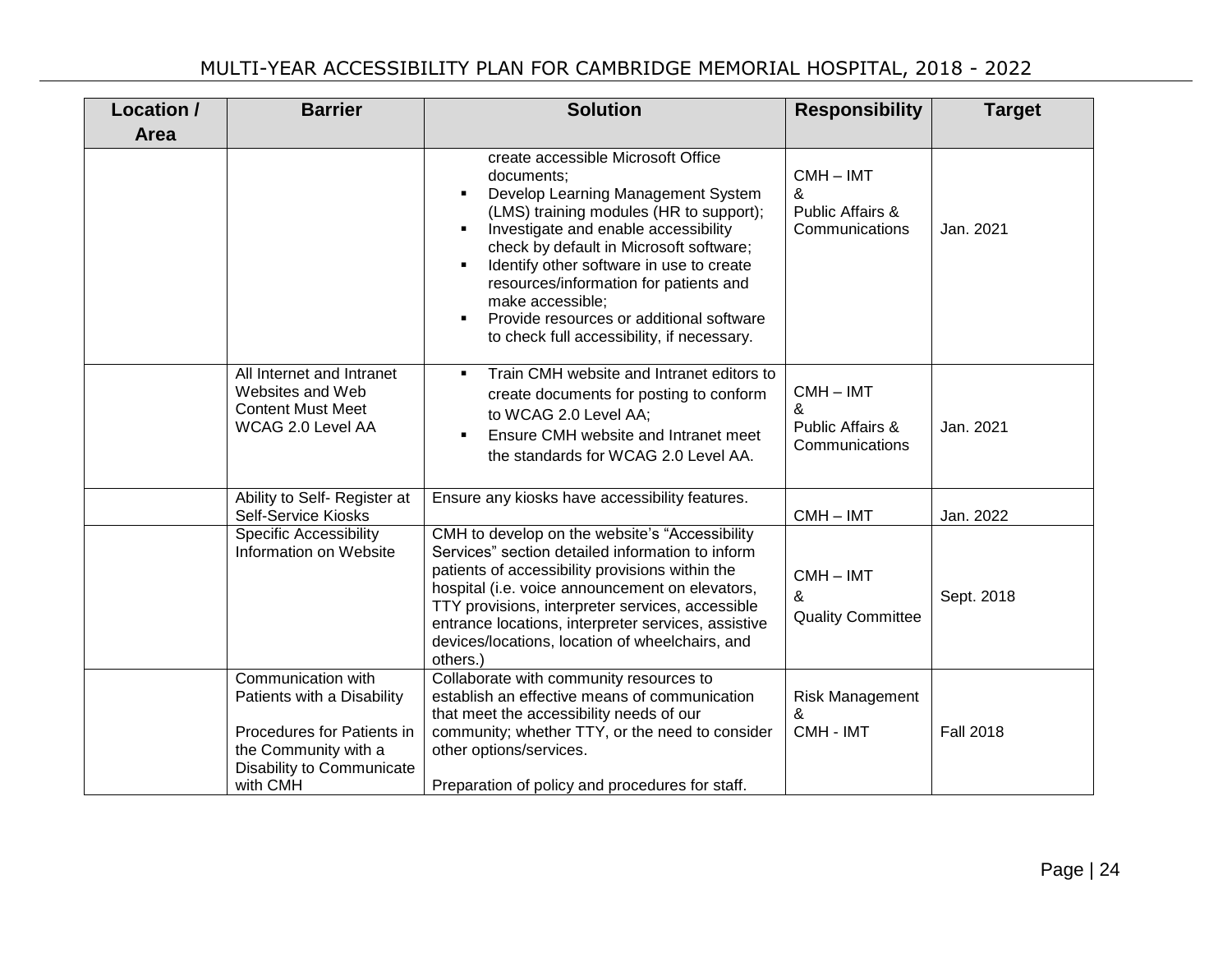| Location /<br><b>Area</b>     | <b>Barrier</b>                                                          | <b>Solution</b>                                                                                                                                                              | <b>Responsibility</b> | <b>Target</b> |
|-------------------------------|-------------------------------------------------------------------------|------------------------------------------------------------------------------------------------------------------------------------------------------------------------------|-----------------------|---------------|
| Community<br>(Transportation) | Community access to<br>hospital via Regional<br><b>Transit Services</b> | Review Public Transit Light Rail plans with<br>Region of Waterloo / City Planners to ensure<br>routes and stops support accessible public transit<br>to / from CMH hospital. |                       | March 2018    |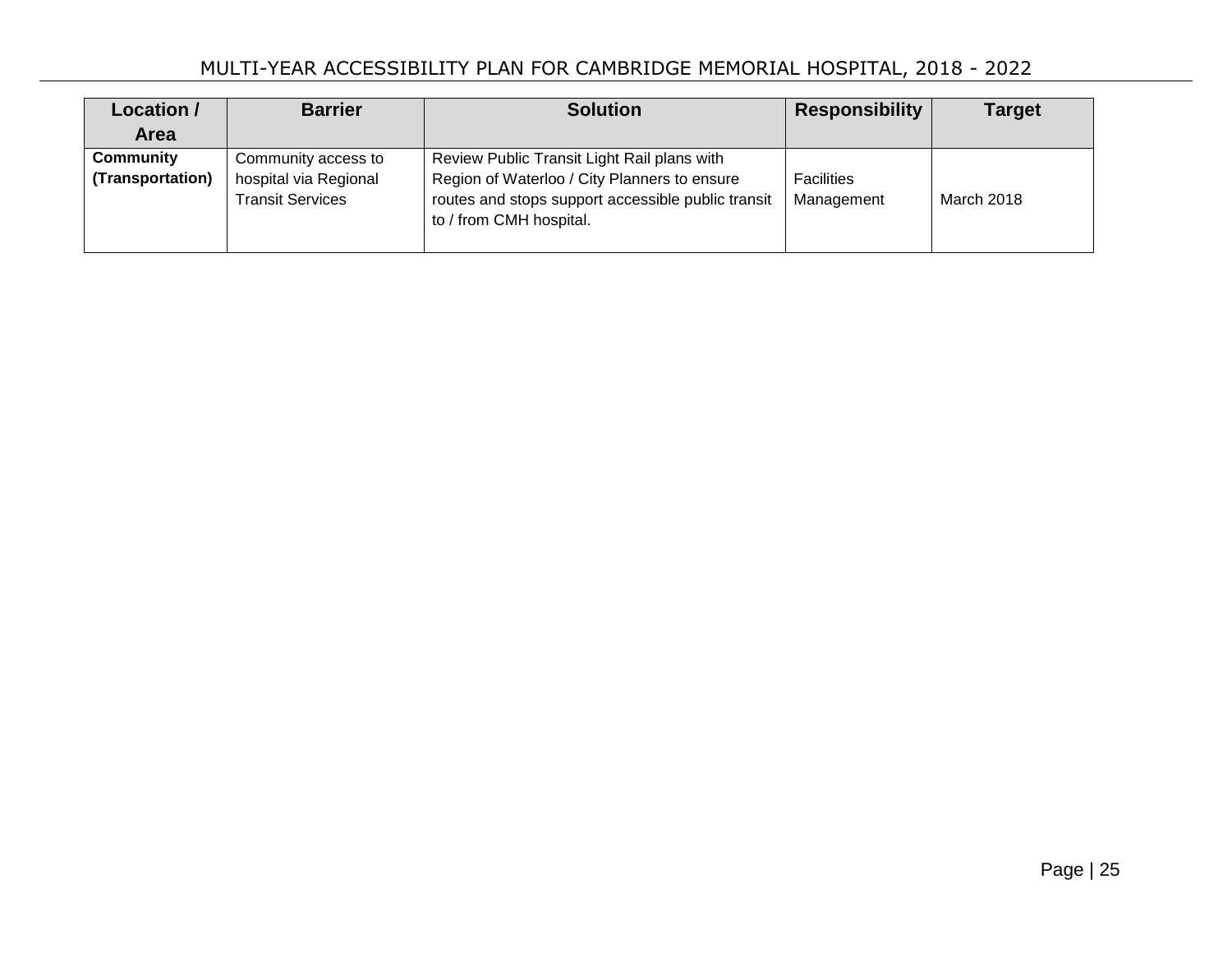# <span id="page-25-0"></span>**12 REVIEW AND MONITORING PROCESS**

The Accessibility Committee will meet at a minimum on a quarterly basis to review the progress of its annual plan and the 5 year multi-year Plan, as well as to address arising accessibility issues. Dates and times will be flexible. Minutes of the meetings and the Accessibility Plan will be provided to the Senior Management Team.

Annual updates on CMH's progress on the implementation of its multi-year Plan will be posted to its website.

As part of CMH's standard operating procedure, the Accessibility Committee will be required to develop an annual work plan that will be submitted to Director's Council for review and approval. The plan will ensure compliance and alignment with the multi-year Plan, CMH's statement of commitment and its organizational strategic plan.

# <span id="page-25-1"></span>**13 COMMUNICATION OF THE PLAN**

Cambridge Memorial Hospital is pleased to present our multi-year Accessibility Plan which was approved by its Board of Governors in January of 2018.

The Hospital's annual Accessibility Plan is posted on the CMH website: [Cambridge Memorial Hospital -](http://www.cmh.org/cmh_accessibility.php) Accessibility. and on its Intranet site: Accessibility - [Accessibility Plan](http://cmhnet/accessibility/accessibility_plan.htm) 

Printed copies are available from the Public Affairs & Communications Department or Patient Experience Lead. On request, the Plan is available in electronic form or large print.

Contact directly with the Hospital concerning accessibility issues can be made utilizing the contact information provided on the CMH website.

We welcome any questions or comments you may have about the multi-year Accessibility Plan.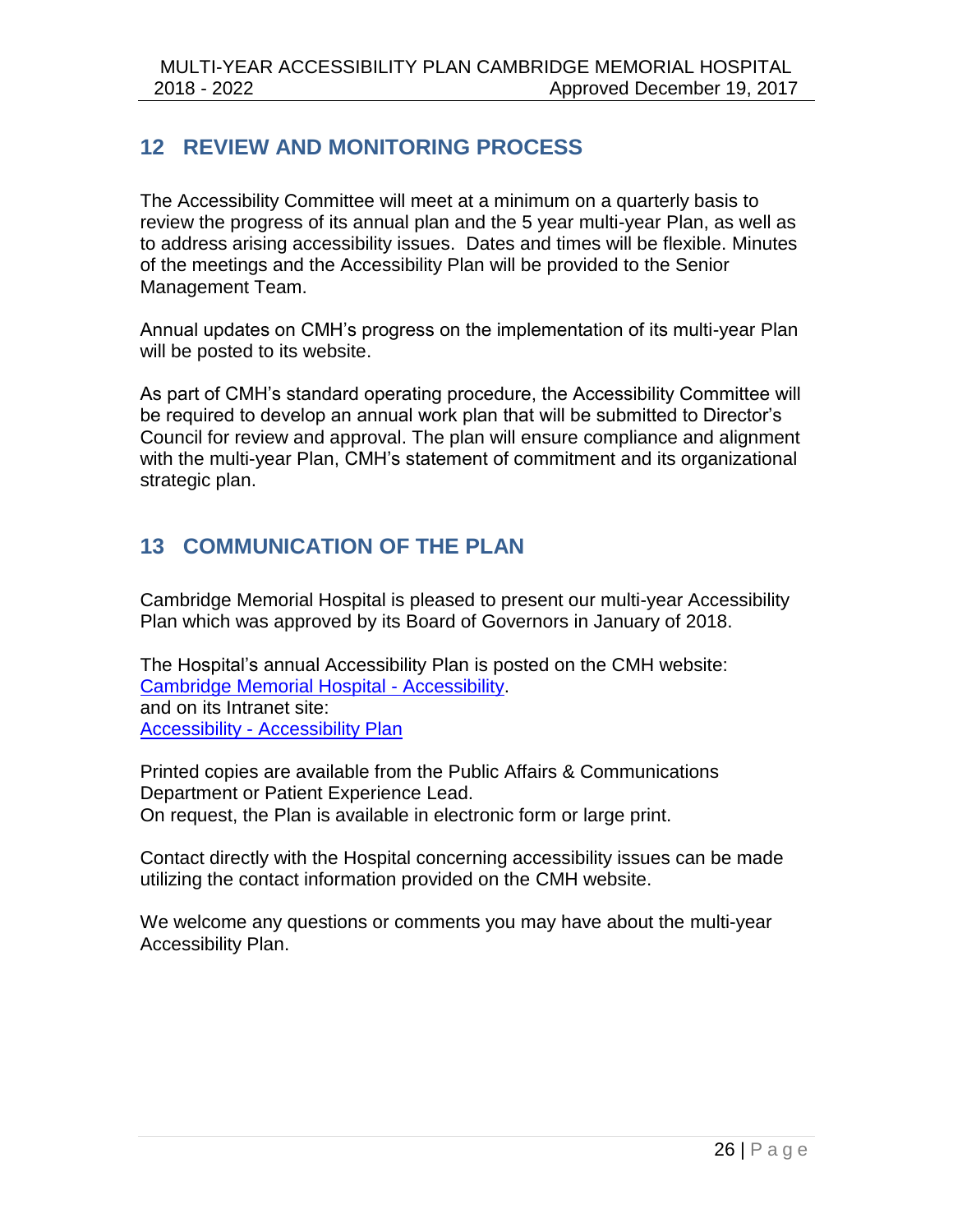# **APPENDIX A: COMPLETED ACCESSIBILITY INITIATIVES**

<span id="page-26-0"></span>

| <b>Date</b>      | <b>Barrier</b>                                                                                                                                   | <b>Objective</b>                                                                                                              | <b>Solution</b>                                                                                                                       |
|------------------|--------------------------------------------------------------------------------------------------------------------------------------------------|-------------------------------------------------------------------------------------------------------------------------------|---------------------------------------------------------------------------------------------------------------------------------------|
| 2009-<br>2010    | Inconsistent knowledge and<br>competence relating to<br>persons with disabilities.                                                               | Develop learning module for staff<br>development.<br>Improve knowledge and competency of                                      | Hospital Wide Orientation for new staff, volunteers, agents<br>and for those returning from a leave of absence.                       |
|                  |                                                                                                                                                  | all staff, volunteers, agents                                                                                                 | Educational sessions for existing staff, volunteers and<br>agents.                                                                    |
|                  | Policies, Practices and<br>Procedures Manual review -                                                                                            | Develop clear and concise accessibility<br>related policies and procedures.                                                   | Policies, practices and procedures were reviewed and<br>updated.                                                                      |
|                  | annual requirement to meet<br>AODA 2005.                                                                                                         |                                                                                                                               | Developed Customer Service Regulation policies and<br>procedures.                                                                     |
|                  |                                                                                                                                                  |                                                                                                                               | Posted policies, practices and procedures electronically<br>under Accessibility Services tab of website.                              |
|                  | Manual door to cafeteria<br>restricts access by persons<br>with physical disability.                                                             | Provide fully accessible entrance<br>facilities.                                                                              | Installed automatic door openers.                                                                                                     |
|                  | Layout of Tim Horton's<br>restricts accessibility by<br>wheel chairs, strollers etc.                                                             | Provide fully accessible seating and<br>circulation areas.                                                                    | Removed barriers, installed movable tables and chairs.                                                                                |
|                  | Controls for automatic doors<br>at main entrance poorly<br>located.                                                                              | Provide fully accessible entrance<br>facilities.                                                                              | Relocated the door openers.                                                                                                           |
| $2010 -$<br>2011 | Equipment layout in<br>Diagnostic Imaging limits<br>access for disabled, bariatric<br>patients in wheel chairs.                                  | Provide disabled, bariatric patients with<br>Diagnostic Imaging services.<br>Decrease risk of injury to staff and<br>patient. | A procedure for meeting the needs of disabled, bariatric<br>patients in Diagnostic Imaging was developed. Staff received<br>training. |
|                  | Lack of accessible phone for<br>patients at switchboard with<br>PRO unit (large digits,<br>height) and for Pay Phones<br>on Obstetrics and 5Med. | Provide ability for patients to<br>communicate independently.                                                                 | Implementation of cell phone friendly policy resolved need<br>for pay phone changes                                                   |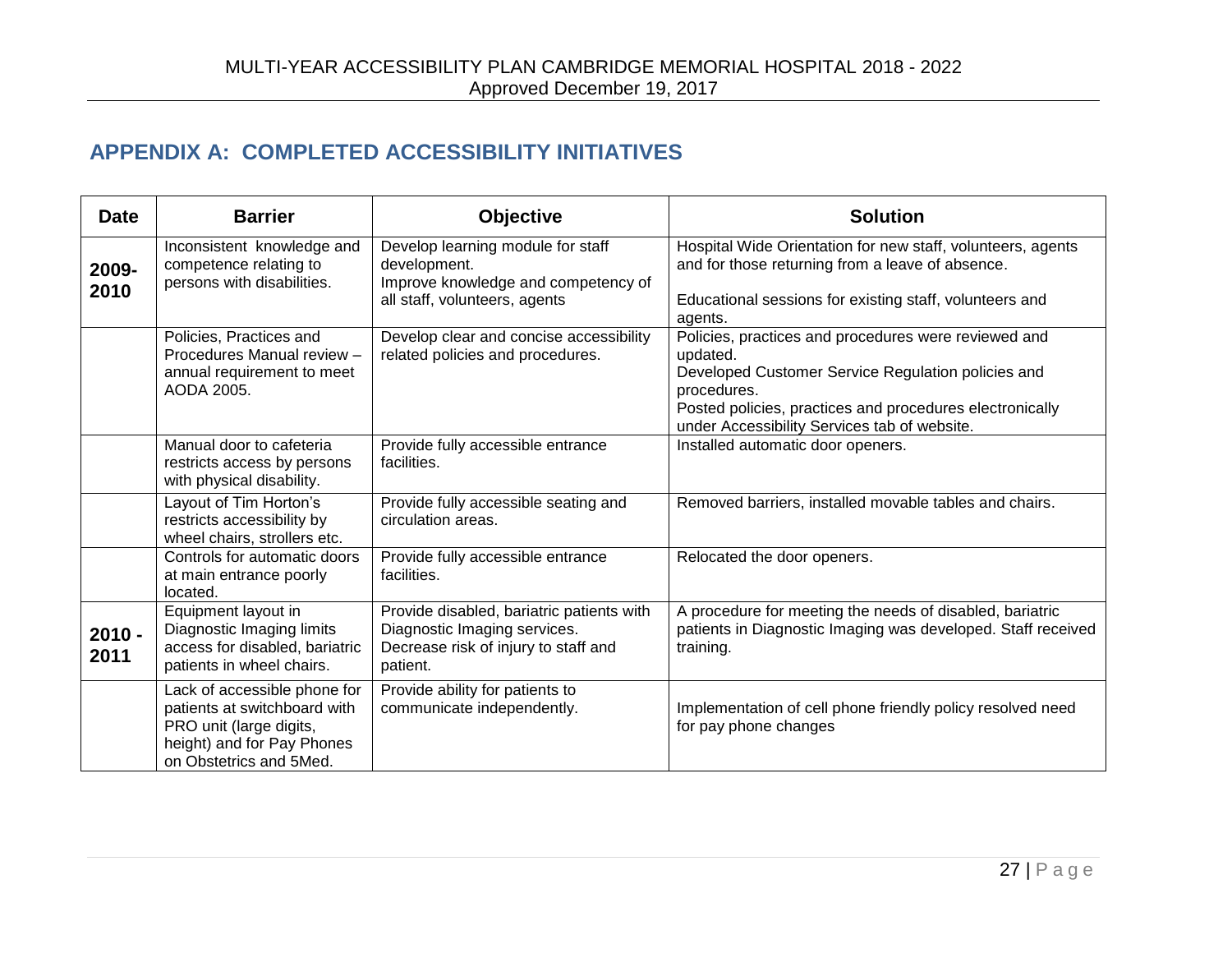### MULTI-YEAR ACCESSIBILITY PLAN CAMBRIDGE MEMORIAL HOSPITAL 2018 - 2022 Approved December 19, 2017

| <b>Date</b>      | <b>Barrier</b>                                                                                                  | <b>Objective</b>                                                                                                                                                  | <b>Solution</b>                                                                                                                                                                                                   |
|------------------|-----------------------------------------------------------------------------------------------------------------|-------------------------------------------------------------------------------------------------------------------------------------------------------------------|-------------------------------------------------------------------------------------------------------------------------------------------------------------------------------------------------------------------|
|                  | Department procedure<br>manuals not always<br>consistent with Corporate<br>Manual.                              | Ensure manuals give consistent<br>information to staff                                                                                                            | All departments reviewed and revised procedure manuals to<br>comply with Corporate Manual.                                                                                                                        |
|                  | <b>Security Door to Obstetrics</b><br>challenge for visually<br>impaired.                                       | Provide access to Obstetrics for<br>visually impaired.                                                                                                            | Large digit phone installed that connects to nurse station.                                                                                                                                                       |
| $2011 -$<br>2012 | Difficult access to main<br>entrance to Lab.                                                                    | Improve department accessibility                                                                                                                                  | Installed automatic door opener in Lab.                                                                                                                                                                           |
|                  | Washrooms, doorways,<br>rooms do not meet GOS<br>standards for accessibility.                                   | Provide accessible space for persons<br>with a disability.                                                                                                        | Incorporated GOS standards during CRP planning for new<br>facility and implemented GOS standards on renovation<br>projects.                                                                                       |
| $2012 -$<br>2013 | Need for clear directional<br>signage including tactile,<br>low-vision maps at<br>entrances.                    | Way finding.                                                                                                                                                      | Worked with way finding solutions company to develop<br>interim directional signage.<br>Developed solution for current building.                                                                                  |
|                  | Capital redevelopment<br>project planning meets<br>AODA requirements.                                           | Undertake review of planning<br>undertaken for stages 3.2 & 4.1 of MoH<br>Capital Approval Process to ensure<br>compliance.                                       | Letter of attestation sent to MoH.                                                                                                                                                                                |
|                  | Distances for patients to<br>travel, insufficient waiting<br>room chairs.                                       | Review locations for additional rest<br>areas/seating.<br>Review waiting rooms with managers to<br>explore options, process improvements<br>or additional chairs. | Space review completed.<br>Handrails to be relocated from B tower and installed during<br>Capital Redevelopment Project.<br>Additional seating in waiting rooms provided, corridor flip<br>down chairs installed. |
| $2013 -$<br>2014 | Unsafe job sites - workers<br>leaving stepladders/cables<br>unattended in hallways<br>without barriers/signage. | Review/Develop policy and process for<br>construction in public areas regarding<br>safe practices to protect both worker<br>and the person with a disability.     | Practice updated in 2014. Construction Policy updated in<br>2014.                                                                                                                                                 |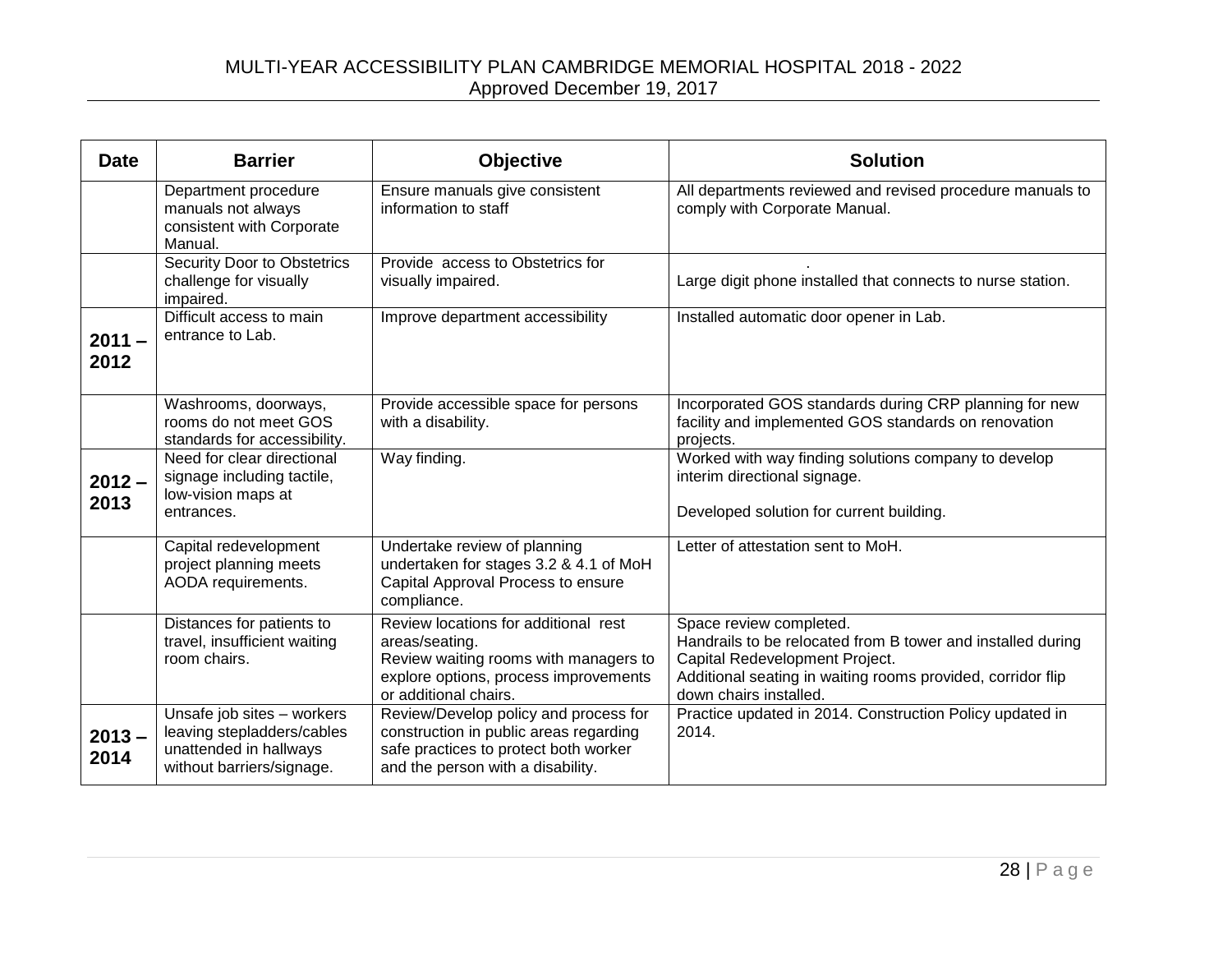### MULTI-YEAR ACCESSIBILITY PLAN CAMBRIDGE MEMORIAL HOSPITAL 2018 - 2022 Approved December 19, 2017

| <b>Date</b>                                                                                                                    | <b>Barrier</b>                                                                                                                                                                                              | <b>Objective</b>                                                                                                                                     | <b>Solution</b>                                                                                                                                                                                  |
|--------------------------------------------------------------------------------------------------------------------------------|-------------------------------------------------------------------------------------------------------------------------------------------------------------------------------------------------------------|------------------------------------------------------------------------------------------------------------------------------------------------------|--------------------------------------------------------------------------------------------------------------------------------------------------------------------------------------------------|
|                                                                                                                                | Counter depth in ED<br>registration too deep.                                                                                                                                                               | Review requirements and incorporate in<br>CRP for future state and develop interim<br>solution.                                                      | Included in the design for new interim ED;<br>Depth taken into account designing the Temporary ED<br>Triage/Registration completed 2015.                                                         |
| $2014 -$<br>2015                                                                                                               | Accessible formats and<br>communication supports.                                                                                                                                                           | Post notice on CMH Web page.<br>Notify staff and managers.                                                                                           | CMH launched the new website in June 2014 and added<br>accessibility formats on the site.                                                                                                        |
|                                                                                                                                | All internet and intranet<br>websites and web content<br>must meet WCAG 2.0 Level<br>A except success criteria<br>1.2.4 Captions (Live) and<br>success criteria 1.2.5 Audio<br>descriptions (Pre-recorded). | Ensure accessibility of website<br>information.                                                                                                      | CMH website was aligned with accessibility standards<br>WCAG 2.0 Level A when launched in June 2014 and the<br>new Intranet was aligned with WCAG 2.0 Level A when<br>launched in November 2015. |
| $2015 -$<br>2016                                                                                                               | Inadequate signage and<br>wayfinding                                                                                                                                                                        | Provide clear direction for the public -<br>included in the Capital Redevelopment<br>Project.                                                        | Signage was purchased and installed as an interim measure<br>and was updated on a regular basis.<br>Wings are color coded, directional floor stripes added.                                      |
|                                                                                                                                | New Capital Redevelopment<br>Project meets IASR 191/11<br>requirements.                                                                                                                                     | Undertake a review of CRP planning<br>initiatives to ensure compliance.                                                                              | Hired Stantec Architecture Ltd, to undertake a review and<br>submit report indicating compliance requirements and issues<br>that required resolution.                                            |
| $2016 -$<br>2017                                                                                                               | Patients require transfer<br>boards within Clinics.                                                                                                                                                         | Ensure both staff knowledge and<br>availability of transfer boards for<br>patients requiring device if not provided<br>by patient.                   | Undertook a review of clinical areas to ensure staff was<br>aware of these devices and procedure for ensuring their<br>availability.                                                             |
|                                                                                                                                | <b>Accessibility to Mental</b><br>Health Day Hospital - no<br>provision of automatic door<br>operators.                                                                                                     | To provide full accessibility to Day<br>Hospital area so that individuals with<br>disabilities can enter the unit without the<br>need to call staff. | Undertook review and pricing for the provision and<br>installation of automatic door openers / hold open devices.                                                                                |
| * Note: For Accessibility related initiatives undertaken prior to 2010, please refer to previous multi-year Plan for 2013-2017 |                                                                                                                                                                                                             |                                                                                                                                                      |                                                                                                                                                                                                  |